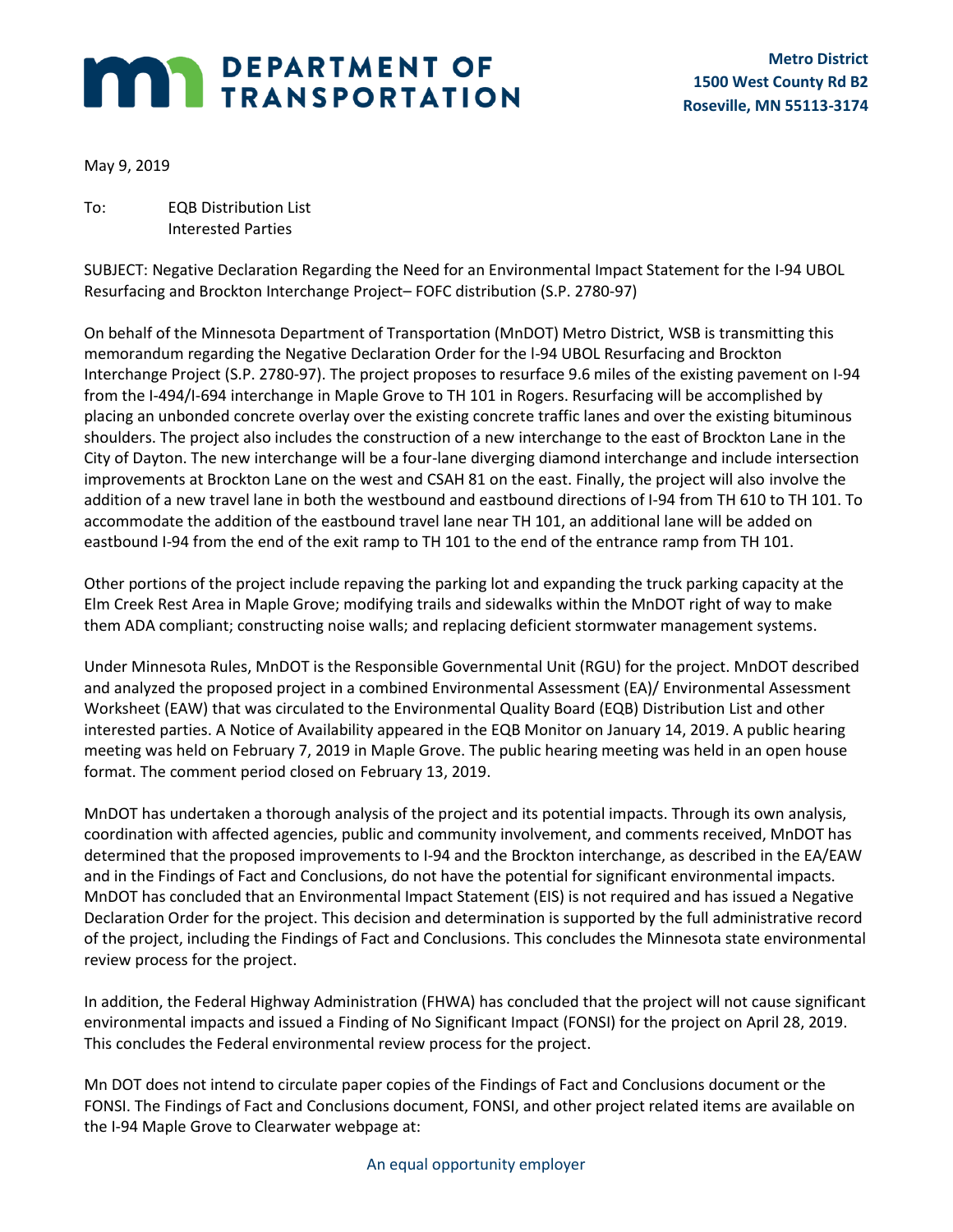EQB Distribution List May 9, 2019 Page 2

#### [http://www.dot.state.mn.us/i94-mg-clearwater/documents.html](https://protect-us.mimecast.com/s/3AOaCL9Y66F2ZVAFBnVy7?domain=dot.state.mn.us)

Should any readers not have access to the Findings of Fact and Conclusions and FONSI electronic documents, paper copies may be obtained by contacting Rick Dalton, MnDOT Metro District Environmental Coordinator, at 651-234-7677, or via email at richard.dalton@state.mn.us. To request the document in an alternative format, please contact the MnDOT Affirmative Action Office at 651-366-4718 or 1-800-657-3774 (Greater Minnesota); 711 or 1-800-627-3529 (Minnesota Relay). You may also send an e-mail to [adarequest.dot@state.mn.us.](mailto:adarequest.dot@state.mn.us)

Thank you.

For the Minnesota Department of Transportation:

Jerome Adams, PE Date Project Manager Minnesota Department of Transportation

 $5 - 9 - 20$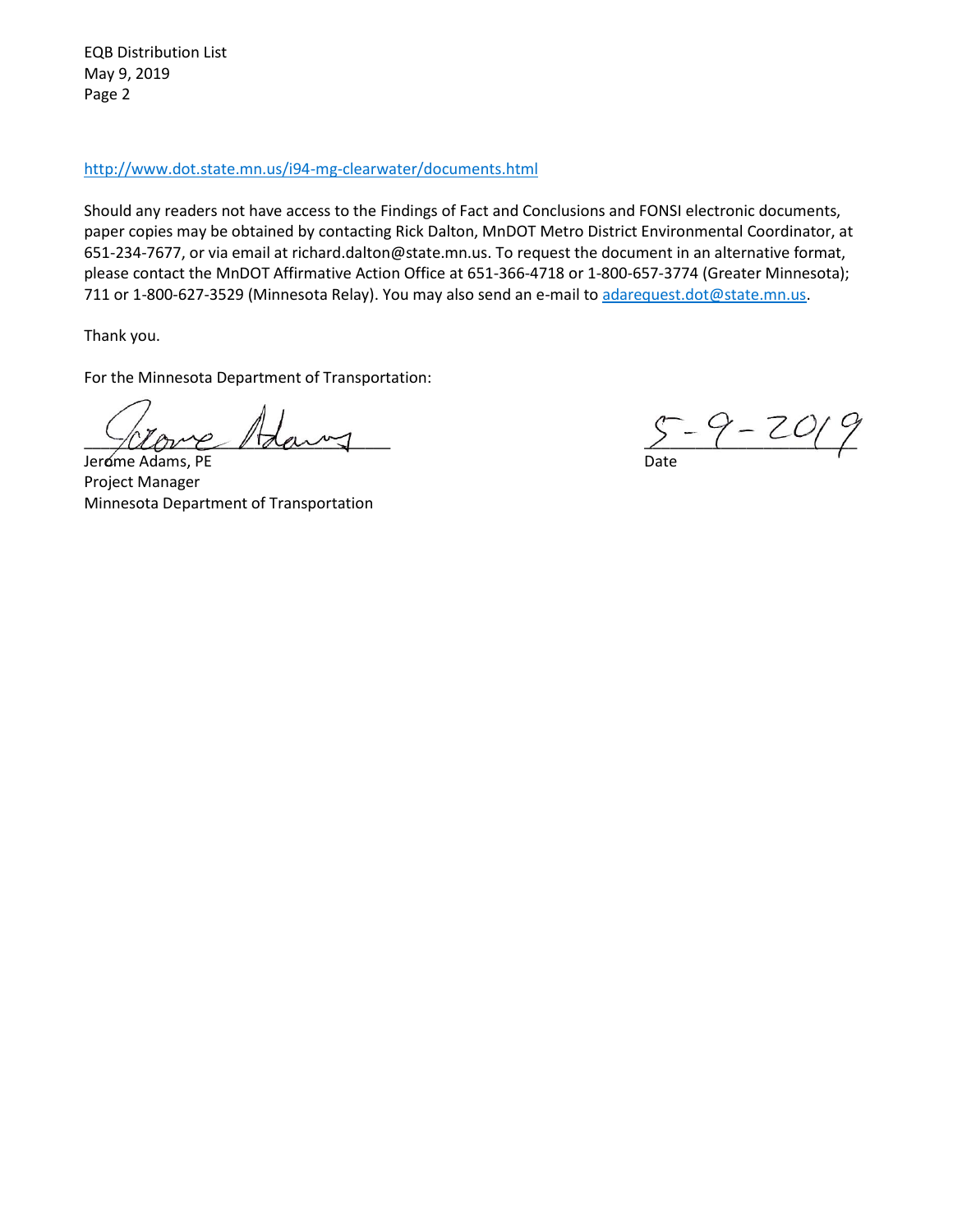## **FINDINGS OF FACT**

### **and**

### **CONCLUSIONS**

### **I‐94 UBOL Resurfacing Maple Grove to Rogers and Brockton Interchange**

State Project No. S.P. No. 2780‐97 (I‐94 Resurfacing)

229‐010‐001 (Brockton Interchange)

 **Prepared by: Minnesota Department of Transportation**



**APRIL 2019**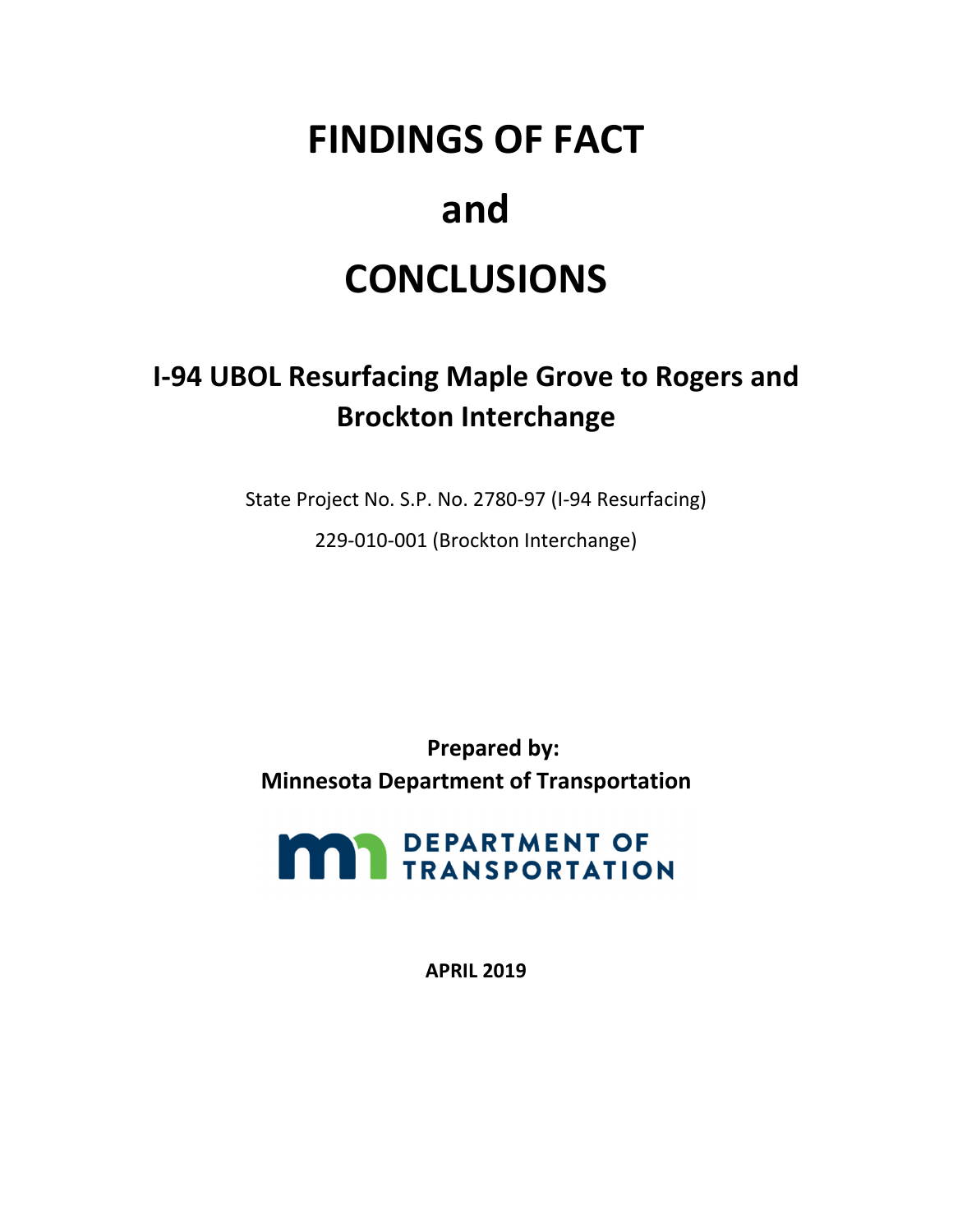#### **CONTENTS**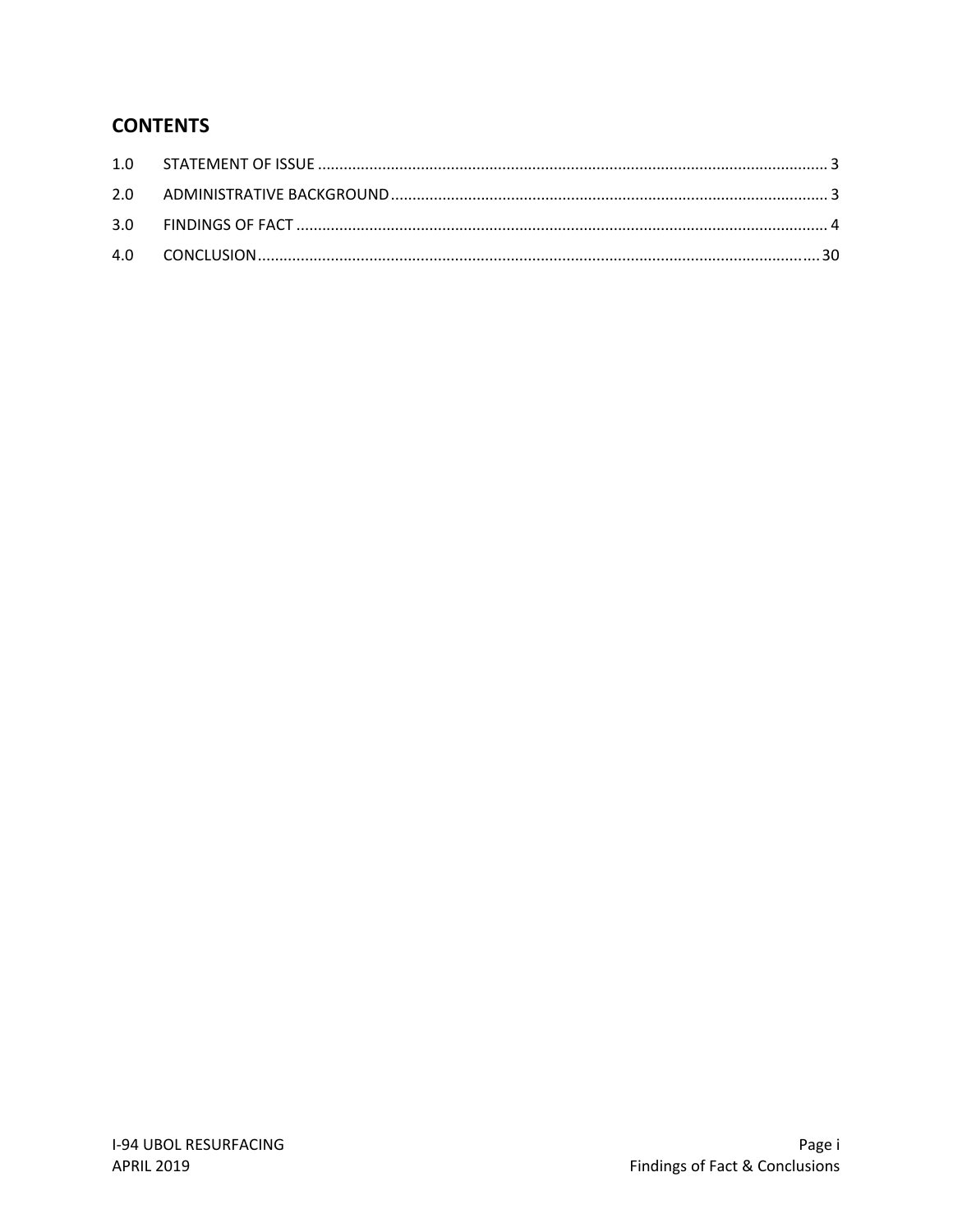# **FINDINGS OF FACT AND CONCLUSIONS**

### **I‐94 UBOL RESURFACING MAPLE GROVE TO ROGERS AND BROCKTON INTERCHANGE**

#### **Located in: Hennepin County, Minnesota**

#### **1.0 STATEMENT OF ISSUE**

 The proposed project includes resurfacing an existing 9.6 miles of interstate highway between the I‐494/I‐694 interchange in Maple Grove to TH 101 in Rogers with an unbonded overlay (UBOL); construction of one added travel lane in each direction between TH 610 and TH 101; construction of a new interchange in Dayton; pavement resurfacing and capacity expansion at the Elm Creek Rest Area; and associated road and trail improvements to support the interchange and I‐94 ramp resurfacing within the project area.

 Preparation of an Environmental Assessment Worksheet (EAW) is required for this project under Minnesota Rules 4410.4300, Subpart 22.B, for construction of additional travel lanes on an existing road for a length of one or more miles and Subpart 22.C, for the addition of one or more new interchanges to a completed limited access highway. The Minnesota Department of Transportation (MnDOT) is the project proposer. MnDOT is also the Responsible Governmental Unit (RGU) for review of this project.

 MnDOT's decision in this matter shall be either a negative or a positive declaration of the need for an environmental impact statement. MnDOT must order an Environmental Impact Statement (EIS) for the project if it determines the project has the potential for significant environmental effects.

 Based upon the information in the record, which comprises the Environmental Assessment/Environmental Assessment Worksheet (EA/EAW) for the proposed project, related studies referenced in the EA/EAW, written comments received, responses to the comments, and other supporting documents included in this Findings of Fact and Conclusions document, MnDOT makes the following Findings of Fact and Conclusions (FOFC):

#### **2.0 ADMINISTRATIVE BACKGROUND**

 2.1 The Minnesota Department of Transportation is the Responsible Governmental Unit and project proposer for the I‐94 UBOL Resurfacing Maple Grove to Rogers and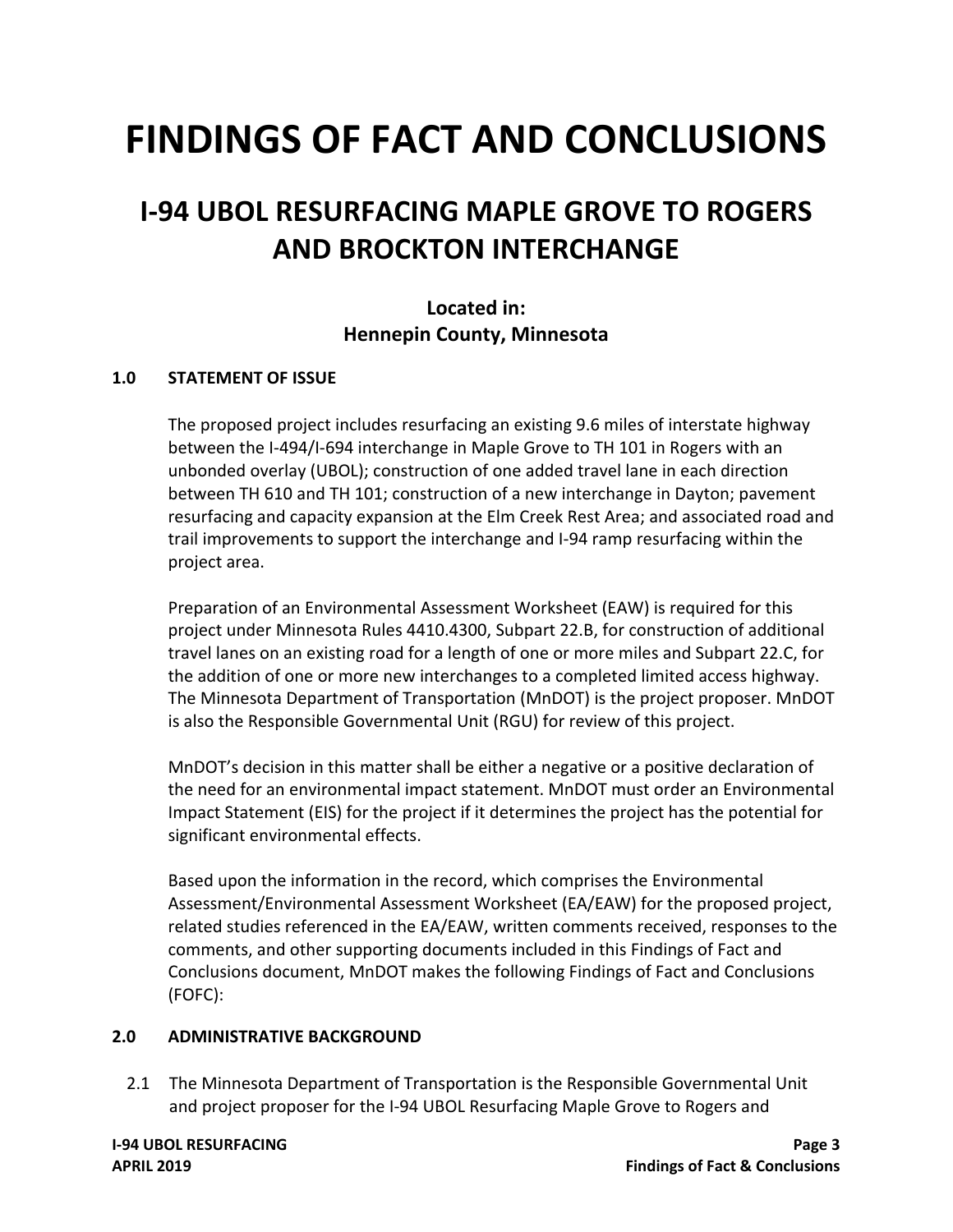Brockton Interchange. A combined Federal Environmental Assessment and State Environmental Assessment Worksheet (EA/EAW) has been prepared for this project in accordance with Minnesota Rules Chapter 4410 and the National Environmental Policy Act (NEPA) (42 USC 4321 et. seq.). The EA/EAW was developed to assess the impacts of the project and other circumstances to determine if an Environmental Impact Statement (EIS) is indicated.

- 2.2 The EA/EAW was filed with the Minnesota Environmental Quality Board (EQB) and circulated for review and comments to the required EAW distribution list. A "Notice of Availability" was published in the EQB Monitor on January 14, 2019. A press release was distributed to local media outlets and legal notices were published in the Crow River News and Osseo Maple Grove Press on January 17, 2019. **Appendix A** contains copies of the affidavit of publication for the legal notices. A notice was also published on the project web page [http://www.dot.state.mn.us/i94](http://www.dot.state.mn.us/i94-mg-clearwater/documents.html)‐mg‐clearwater/documents.html. These notices provided a brief description of the project and information on where copies of the EA/EAW were available and invited the public to provide comments that would be used in determining the need for an EIS on the proposed project.
- 2.3 A public hearing/open house meeting was held on February 7, 2019 at the City of Maple Grove Government Center. Additional information pertaining to the publication of the  EA/EAW and the public hearing/open house meeting is in **Appendix A.**
- 2.4 The EA/EAW was made available for public review at the MnDOT Metro District Office, Maple Grove City Hall, Dayton City Hall, Rogers City Hall, Maple Grove Library, Rogers Library, Hennepin County Library – Minneapolis, and MnDOT Library. The EA/EAW was also placed on the MnDOT project website at [http://www.dot.state.mn.us/i94](http://www.dot.state.mn.us/i94-mg)-mgclearwater/documents.html</u>. Comments were received through February 13, 2019.
- 2.5 Six agency and public citizen comments were received during the EA/EAW comment period. All comments received during the EA/EAW comment period were considered in determining the potential for significant environmental impacts. Comments received during the comment period and responses to substantive comments are provided in **Appendix B**.

#### **3.0 FINDINGS OF FACT**

- 3.1 Project Description
	- 3.1.1 Existing Conditions: The general project area extends along I-94 from the I-494/I- 694 interchange in Maple Grove to TH 101 in Rogers, Minnesota. Pavement on this segment of I‐94 was constructed in 1973. Since then, several maintenance and rehabilitation projects have been completed to keep the pavement in acceptable condition. The pavement improvements are no longer addressing the overall underlying issue that the pavement is in poor condition and has reached the end of its functional life. In addition to the pavement issues, there are also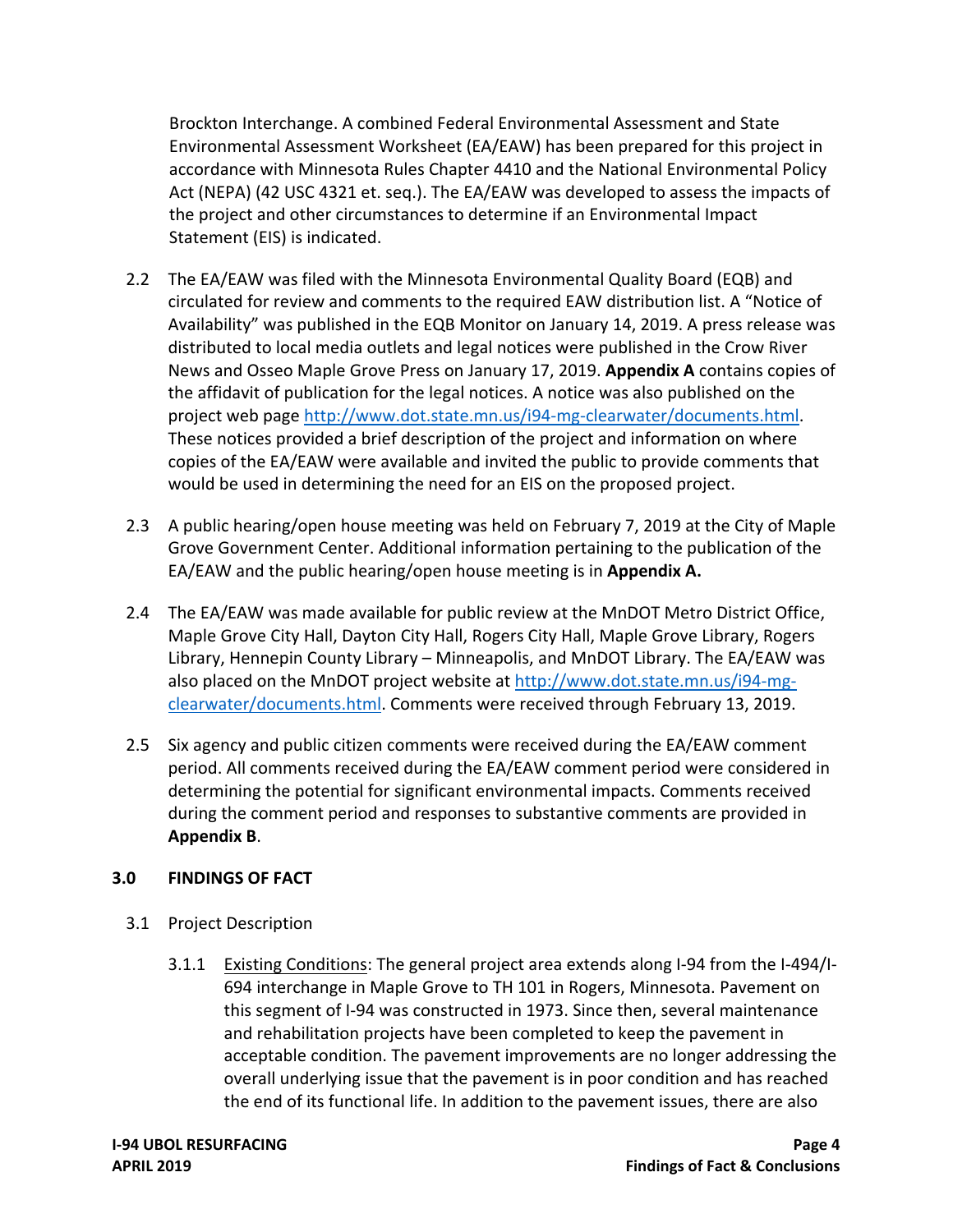congestion and vehicle mobility problems within this segment, particularly between Maple Grove Parkway and TH 101. The Elm Creek Rest Area in Maple Grove also has a lack of truck parking, several pedestrian facilities on crossings of I‐94 do not have ADA compliant facilities, and there are stormwater deficiencies throughout the corridor.

- 3.1.2 Proposed Project: The project will resurface approximately 9.6 miles of the existing pavement on I‐94 from the I‐494/I‐694 interchange to TH 101. The project also includes the construction of a new interchange east of Brockton Lane in the City of Dayton. The project will also address mobility in both the westbound and eastbound direction of I‐94 from TH 610 to TH 101. Other portions of the project will address poor pavement and lack of truck parking capacity at the Elm Creek Rest Area in Maple Grove, address ADA compliance within MnDOT right of way, and address deficient stormwater management system.
- 3.2 Additional Information Regarding Items Discussed in the EA/EAW Since It Was Published

 Since the EA/EAW was published, the following information pertaining to the project has been added or updated:

3.2.1 Recommended Alternative Layout:

 The recommended alternative layout has been updated to reflect design changes based on updated information and continued discussion with partner agencies. The layout modifications are minor and did not result in increased environmental  impacts. Figures in **Appendix C** shows the minor changes. The following modifications were made to the layout:

- The EA/EAW described the construction of a commercial vehicle inspection lane along westbound I‐94 between 3,300 feet north of CSAH 81 and 6,300 feet south of TH 101 in Rogers. This facility has been removed from the project due to a lack of funding.
- A stormwater BMP had been located near the proposed commercial vehicle inspection lane. Since that area has been removed and there are utility conflicts near that area, the BMP has been moved to the south side of I‐94 in this area. This is shown in the revised **Figure 6F** in **Appendix C.**

#### 3.2.2 Air Quality:

 The Minnesota Pollution Control Agency (MPCA) sent a letter dated February 1, 2019 to the Metropolitan Council. Based on this letter, the I‐94 UBOL Resurfacing project is listed in the Draft 2040 Transportation Policy Plan (TPP) Amendment #2. The analysis in the TPP has resulted in a Conformity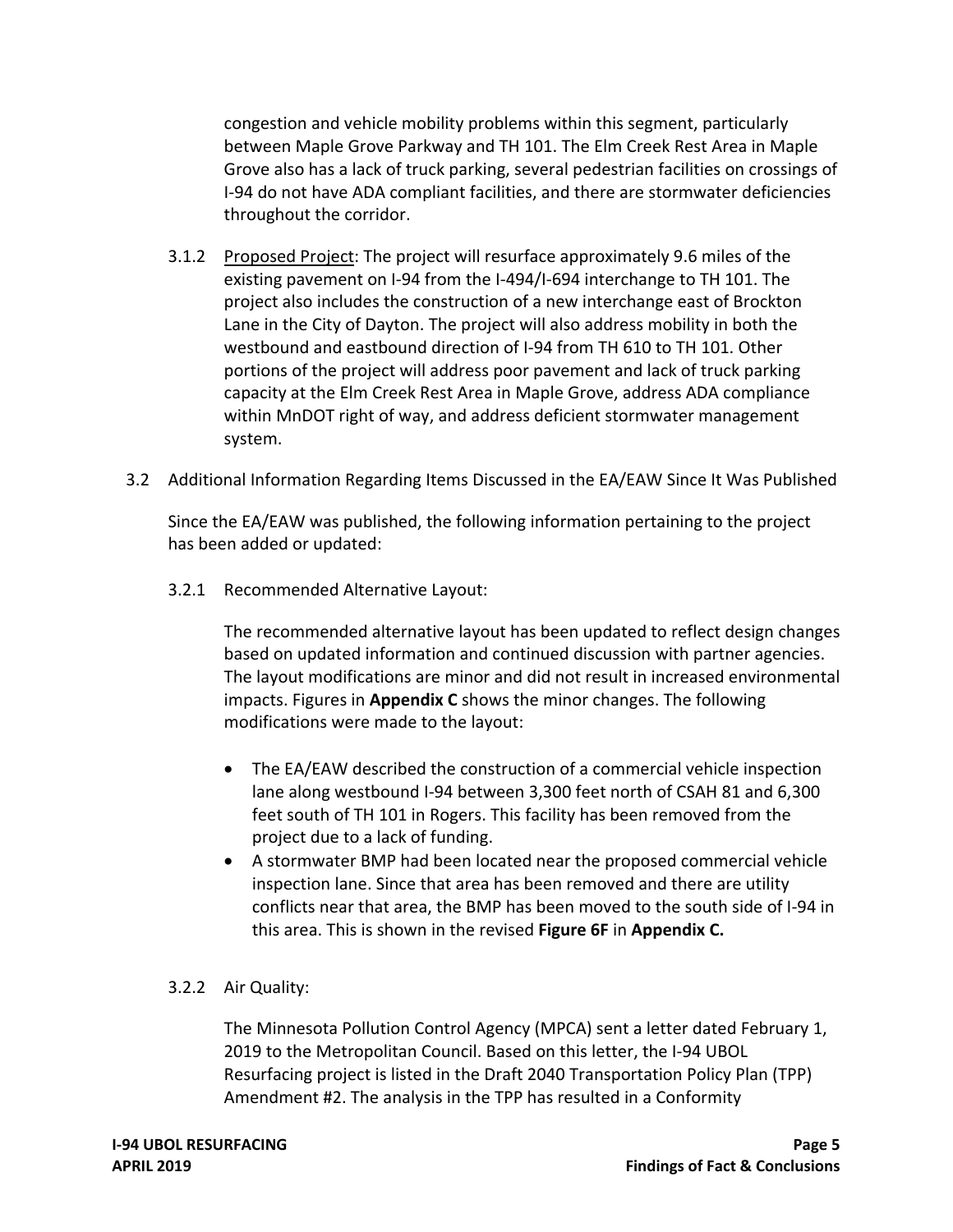Determination that the project meets all relevant regional emission analysis and budget tests. The TPP also conforms to relevant sections of the Federal Conformity Rule and the applicable sections of the Minnesota State  Implementation Plan for air quality. This letter is included in **Appendix D.**

#### 3.2.3 Traffic Noise:

 Voting on the potential noise walls was held through February 13, 2019. A public meeting to review the potential noise walls was held on February 7, 2019 in conjunction with the Open House and Public Hearing for the project.

 Based on the voting tally as of February 13, 2019, two noise walls (NB1 and NB13) received a 50% response rate based on points. The voting for walls NB3 and NB12 did not garner enough votes to reach a majority decision; therefore, the voting for these two walls was extended through March 23, 2019. Notice of the voting extension was posted on the project website and mailings were sent out on February 22, 2019.

 Typographical errors were found in the Noise Mitigation Cost Effectiveness Results tables on pages 41 and 64 of the Traffic Noise Study under the "Number of Benefited Receptors" and "Number of Receptors Meeting the Design Goal Reduction". These errors did not affect barrier results and have been corrected. The updated Noise Report with the corrected tables is included in **Appendix E.**

 The following summarizes the results of the noise wall voting process as of March 23, 2019. **Table 1** of this FOFC document summarizes the voting point results of the noise walls.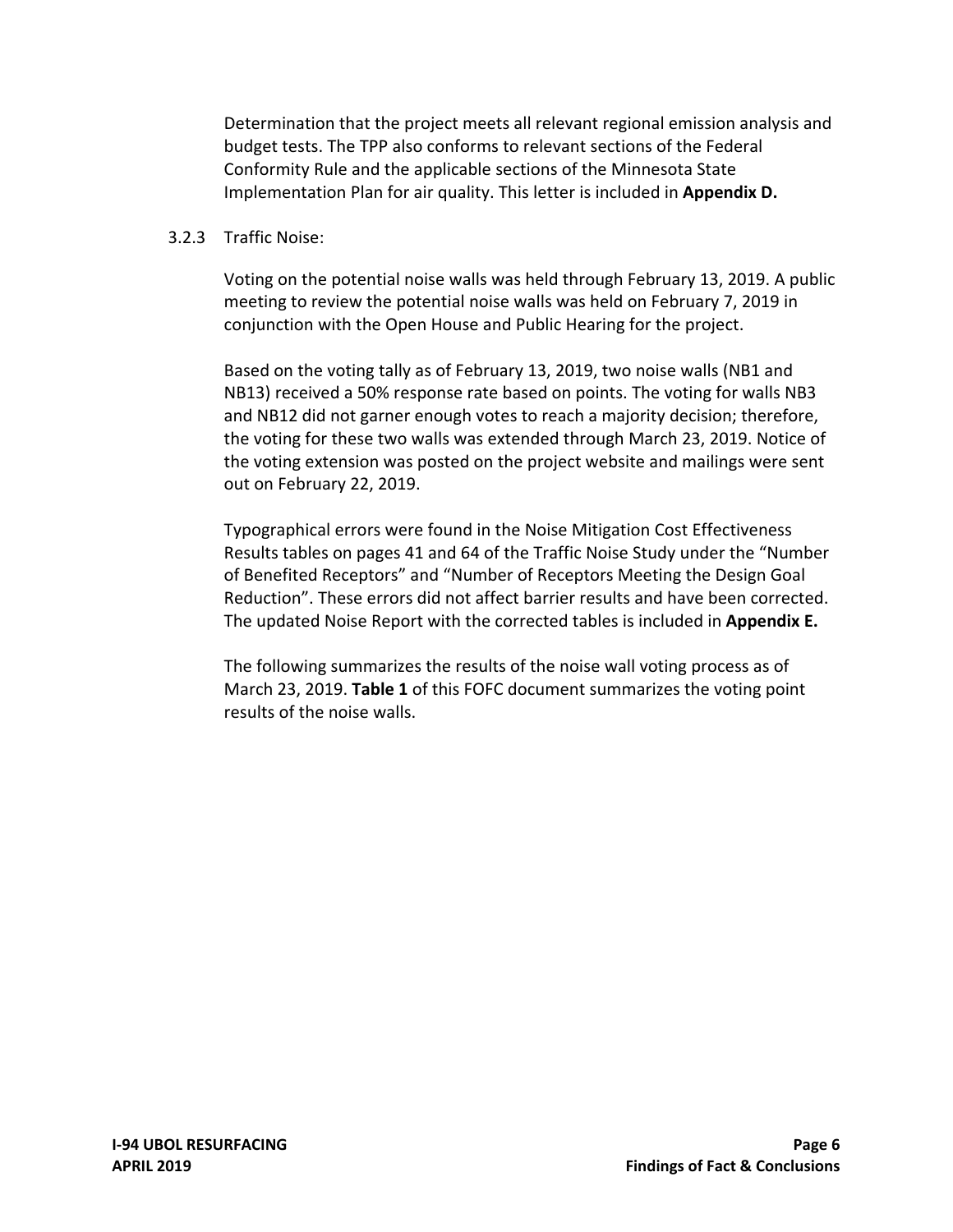| <b>Noise</b><br>Wall | Noise Wall<br>Location                                                                                     | Total<br>Number<br>of<br><b>Benefited</b><br>Receptors | Total<br>Possible<br>Voting<br>Points | <b>Yes Points</b><br>(% of<br>Voting<br>Points<br>Received) | No Points<br>(% of<br>Voting<br>Points<br>Received) | Total %<br>of Voting<br>Points<br>Received<br>(1) | Will Noise<br>Wall Be<br>Constructed?<br>(2) |
|----------------------|------------------------------------------------------------------------------------------------------------|--------------------------------------------------------|---------------------------------------|-------------------------------------------------------------|-----------------------------------------------------|---------------------------------------------------|----------------------------------------------|
| NB1                  | East side of I-<br>94 between<br>Weaver Lake<br>Rd. and Trail<br>Bridge in<br>Maple Grove                  | 21                                                     | 96                                    | 90 (94%)                                                    | 1(1%)                                               | 95%                                               | Yes                                          |
| NB <sub>3</sub>      | East side of I-<br>94 between<br><b>Trail Bridge</b><br>and 93rd Ave.<br>N. in Maple<br>Grove              | 53                                                     | 192                                   | 85 (44%)                                                    | 21 (11%)                                            | 55%                                               | <b>Yes</b>                                   |
| <b>NB12</b>          | West side of I-<br>94 between<br><b>Weaver Lake</b><br>Rd. and<br>Wedgewood<br>Way N.<br>in Maple<br>Grove | 94                                                     | 351                                   | 174 (50%)                                                   | 39 (11%)                                            | 61%                                               | Yes                                          |
| <b>NB13</b>          | West side of I-<br>94 between<br>Wedgewood<br>Way N. and<br>73rd Ave. N.<br>in Maple<br>Grove              | 30                                                     | 156                                   | 103 (66%)                                                   | 0(0%)                                               | 66%                                               | Yes                                          |

|  | Table 1 - Noise Wall Voting Point Results |
|--|-------------------------------------------|
|--|-------------------------------------------|

 1. A 25% response rate based on eligible points must be received or the wall will NOT be constructed. 2. A simple majority of points (based on votes received) determines the outcome of the wall.

- 3.2.4 Maintenance of traffic was discussed in the preferred alternative section of the EA/EAW. Since the publication of the EA/EAW, additional local mitigation for traffic maintenance has been added at the following locations:
	- CR 159 at CSAH 101: Compact roundabout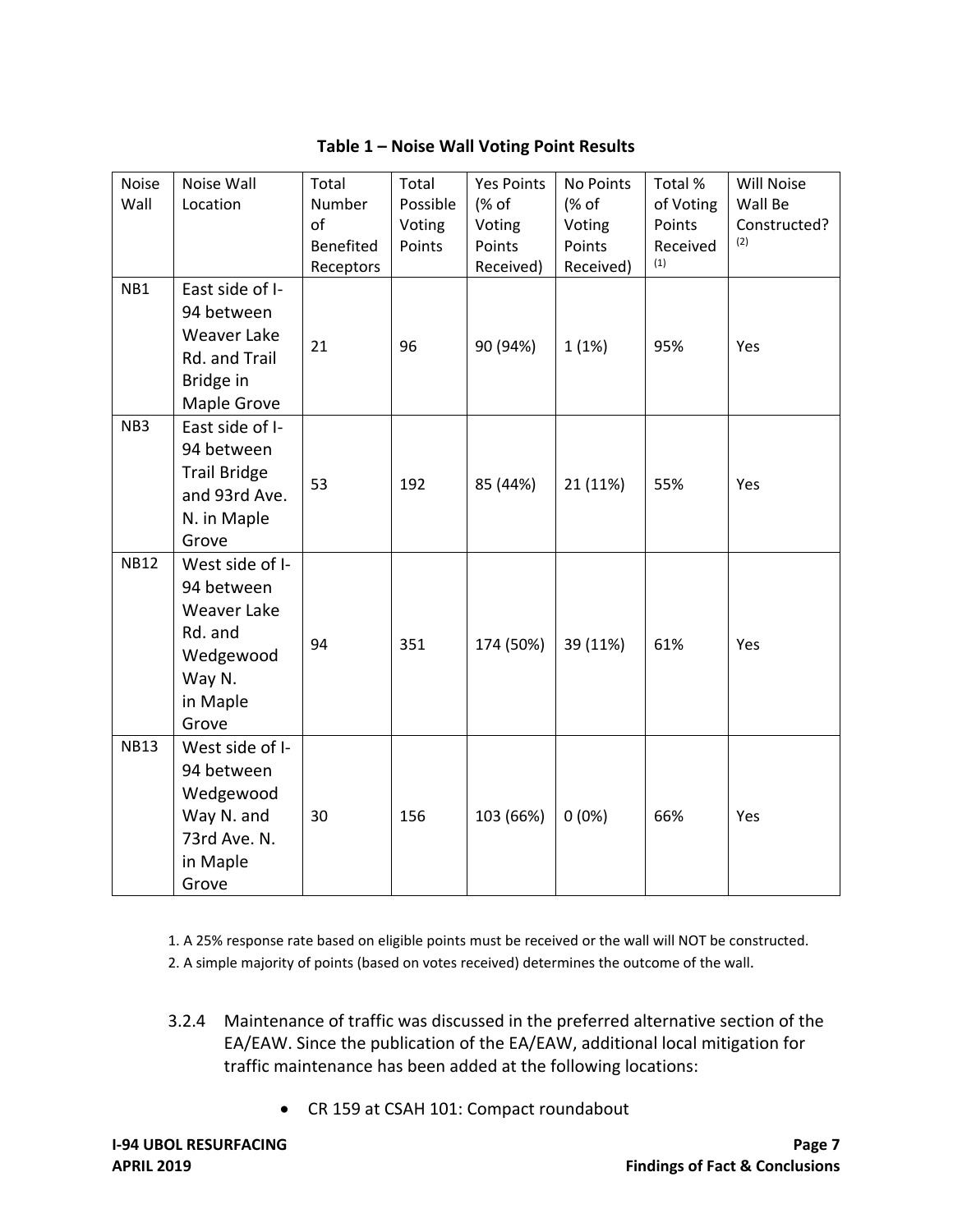- CR 159 at CSAH 116: Temporary signal
- CSAH 30 at CSAH 101: Add southbound lane with striping only and temporary signal adjustment
- CSAH 30 at CSAH 116: Add northbound and southbound temporary signal adjustment
- 3.2.5 Stormwater best management practices (BMPs) will be constructed to address infiltration and water quality treatment from runoff from the road right of way.  **Figures 19A – 19G** of the EA/EAW identified the locations of BMPs. See updated  **Figure 19F: Project BMP Locations** in **Appendix C** of this FOFC document for the revised BMP locations as described below:
	- The BMP previously located near the formerly proposed commercial vehicle inspection lane was moved to the south side of I‐94 due to the removal of the inspection lane from the project and also due to the proximity of AT&T fiber lines and concerns with constructability in the previous location.

 The new location for this pond does not result in additional wetland or floodplain impacts; does not change the overall tree removal anticipated by the project; has received Section 7 clearance since the area was included in the original project area review; and is listed as a de minimis parcel in the Phase I ESA so is not anticipated to contain contaminated areas. As was the case with the original pond location, this new location requires a cultural resource evaluation in the field. Once this review occurs, MnDOT CRU will send an updated letter based on the findings to the MnDOT project manager. The MnDOT CRU requirements in their original letter will apply for the new pond location.

#### 3.2.6 Floodplain:

 Based on comments received by the Elm Creek Watershed Management Commission (ECWMC), there are some upland stormwater storage areas in  Maple Grove as shown on **Figures 15C and 15D** that are not identified on FEMA maps but are considered by ECWMC as floodplains. These revised figures are in  **Appendix C.** ECWMC requires mitigation of floodplain impacts. The estimated floodplain elevations are as follows:

- Unnamed Stream (M-062-008) adjacent to CSAH 30/93rd Avenue, elevation 902.6 (NGVD 88)
- Existing depressions in the southeast corner of CSAH 30/93<sup>rd</sup> Avenue and westbound I‐94, elevation 903.9 (NGVD 88)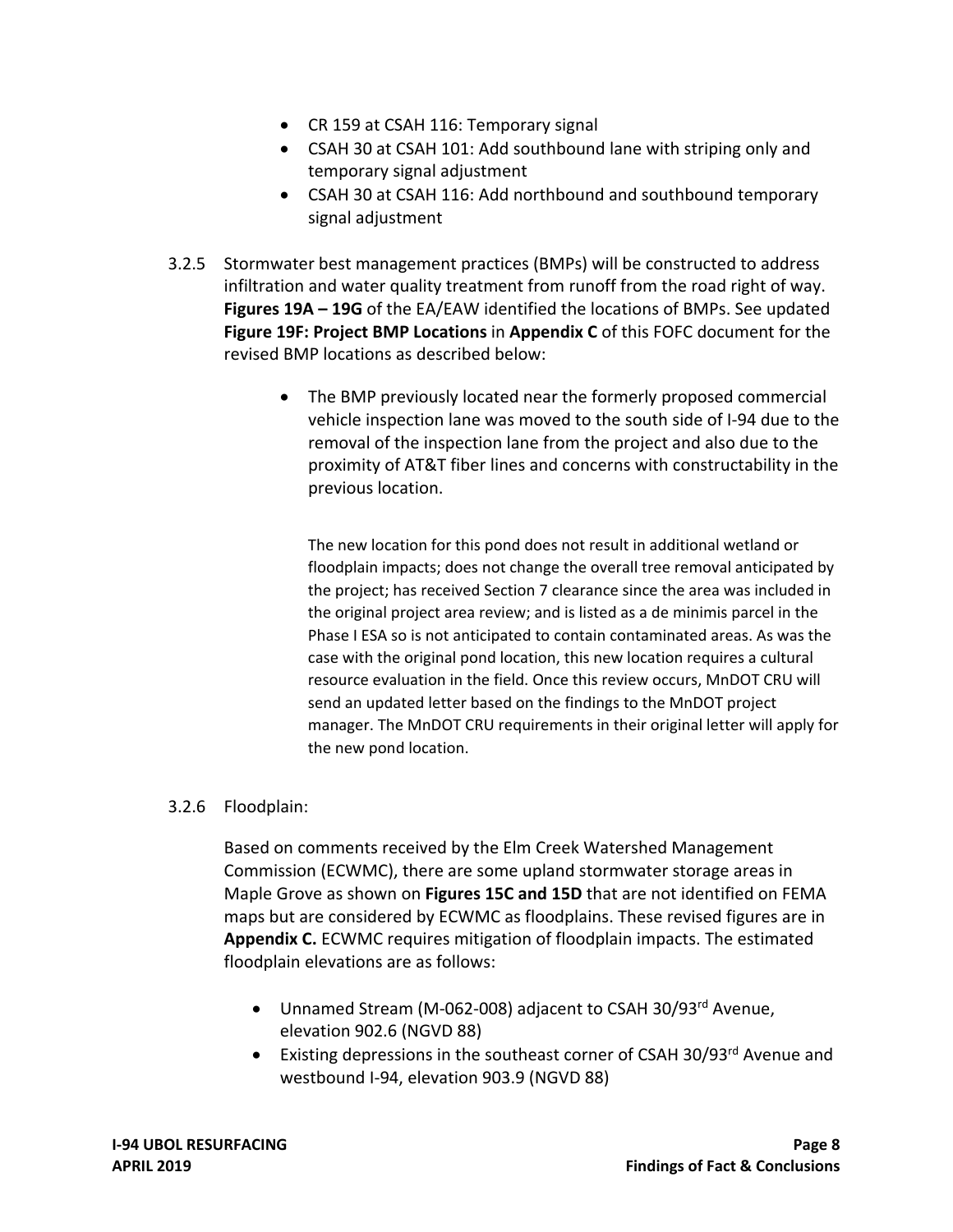Unnamed Stream (M‐062‐008) at Unnamed Lake #27027100, elevation 923.7 (NGVD 88)

 There are no impacts expected to the ECWMC regulated floodplains and therefore no mitigation is needed. There are no changes to the impacts to FEMA and ECWMC identified floodplains in the EA/EAW.

 The stormwater, erosion control, floodplain and temporary Best Management Practices (BMP) requirements will be incorporated into the project design and submitted to the ECWMC for review.

 3.2.7 Impacts to surface waters were outlined in the EA/EAW and have been updated as follows:

| Project<br><b>Element</b> | <b>Wetland</b><br>Impact<br>(acres) | <b>Tributary</b><br><b>Impacts</b><br>(acres)* | <b>Wet Ditch</b><br><b>Impacts</b><br>(acres)* | <b>Stormwater</b><br>Pond<br><b>Impacts</b><br>(acres)* | <b>Total</b><br>Impact<br>(acres)* |
|---------------------------|-------------------------------------|------------------------------------------------|------------------------------------------------|---------------------------------------------------------|------------------------------------|
| $I-94$                    | 1.9                                 | < 0.01                                         | 14.03                                          | 0.34                                                    | 16.28                              |
| Added                     |                                     |                                                |                                                |                                                         |                                    |
| Lanes                     |                                     |                                                |                                                |                                                         |                                    |
| <b>Brockton</b>           | 1.28                                | 0.13                                           | 2.67                                           | 0.32                                                    | 4.4                                |
| DDI                       |                                     |                                                |                                                |                                                         |                                    |

\*resources do not fall under the jurisdiction of the Wetland Conservation Act

 The US Army Corps of Engineers (USACE) Section 404 and Minnesota Wetland Conservation Act (WCA) joint permit applications have been drafted as separate applications for the MnDOT (I‐94 added lanes) and City of Dayton (Brockton interchange) portions of the project. These applications will be submitted for review, comment, and approval. Wetland impacts for both portions of the project occur in Bank Service Area (BSA) 7 and Major Watershed 20 (Mississippi River). The proposed method of compensatory mitigation for wetland impacts follows the approach outlined in the St. Paul District Policy for the Wetland Compensatory Mitigation in Minnesota and the Minnesota WCA Rules, which requires 2:1 mitigation ratio for replacement, if in the same BSA. This means that every 1 acre of wetland impact will require 2 acres of replacement. Wetland mitigation for the MnDOT portions of the project is expected to occur through the debit of 3.8 acres of mitigation credit from an existing MnDOT wetland bank. Mitigation for impacts resulting from the Brockton interchange is expected through the purchase of wetland bank credits from USACE‐approved banks in BSA 7 and will result in the purchase of 2.56 acres of mitigation credit.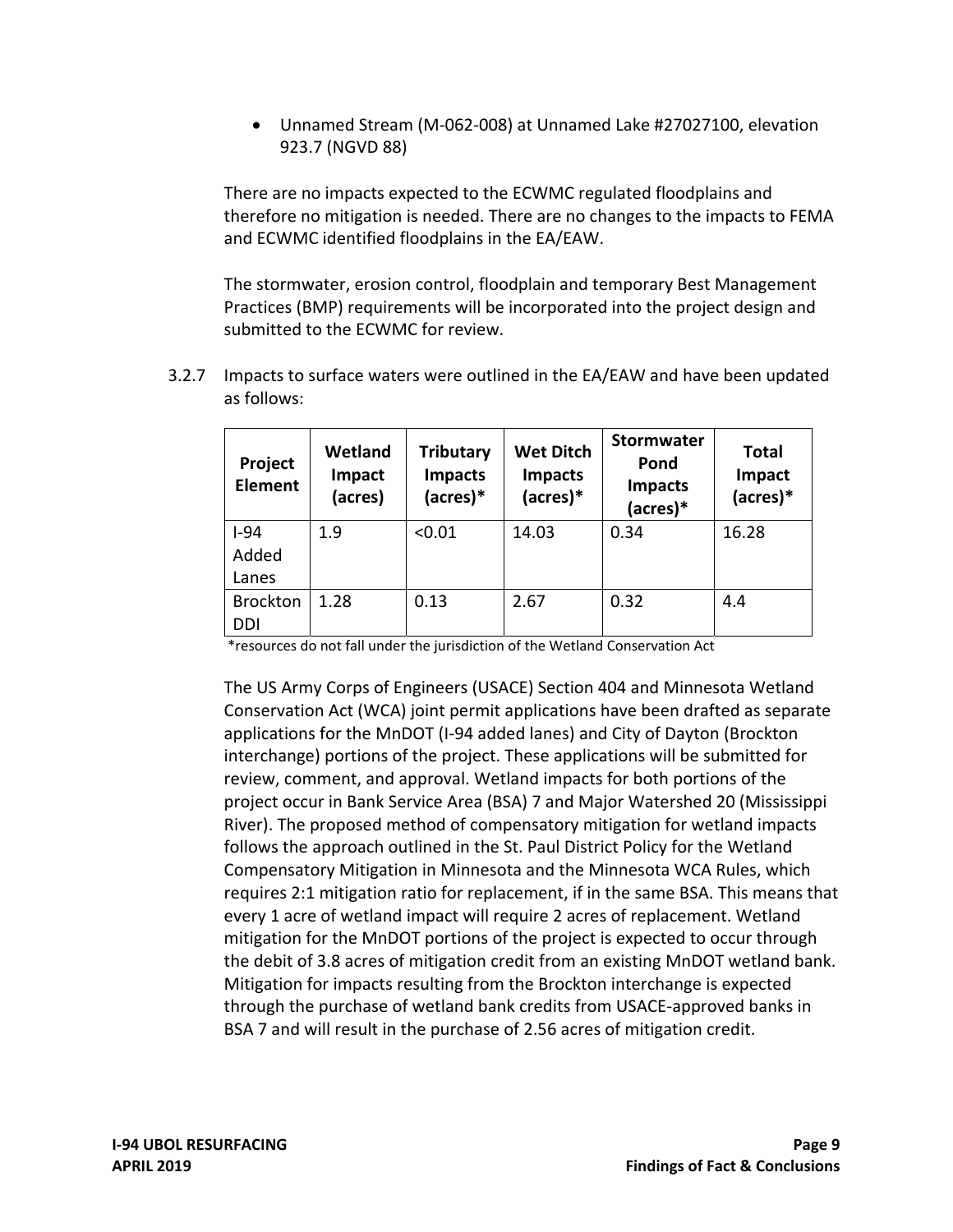The Wetland Impact and Two‐Part Finding document and corresponding impact figures have been updated to reflect changes to wetland impacts and is included in **Appendix E**.

 3.2.8 Updated right of way acquisition estimates have been prepared since the EA/EAW was released and these include the new BMP location. The following  table provides updated numbers to **Table 22 and 23** in the EA/EAW for both  permanent and temporary acquisitions. **Figures 20A – 20F** have been updated to show the property that will be needed to construct the project.

| Type of<br><b>Acquisition</b>                                   | <b>Acres</b> | <b>Number of</b><br><b>Parcels</b> | <b>Number of</b><br><b>Property</b><br><b>Owners</b> | <b>Portion of Project</b>      |
|-----------------------------------------------------------------|--------------|------------------------------------|------------------------------------------------------|--------------------------------|
| Permanent Right<br>of Way/Permanent<br>Easement                 | 1.56         | $\mathfrak{p}$                     | $\overline{2}$                                       | $1-94$                         |
| Temporary<br>Easement                                           | 0.39         | 6                                  | 6                                                    | $1-94$                         |
| Permanent Right<br>of Way                                       | 2.39         | $\overline{2}$                     | $\overline{2}$                                       | <b>Brockton</b><br>Interchange |
| Temporary<br>Easement                                           | 0.71         | 3                                  | 3                                                    | <b>Brockton</b><br>Interchange |
| Right of Way<br>Previously<br>Obtained by the<br>City of Dayton | 25.9         | 3                                  | 3                                                    | <b>Brockton</b><br>Interchange |

#### **Table 2: Right of Way Impacts**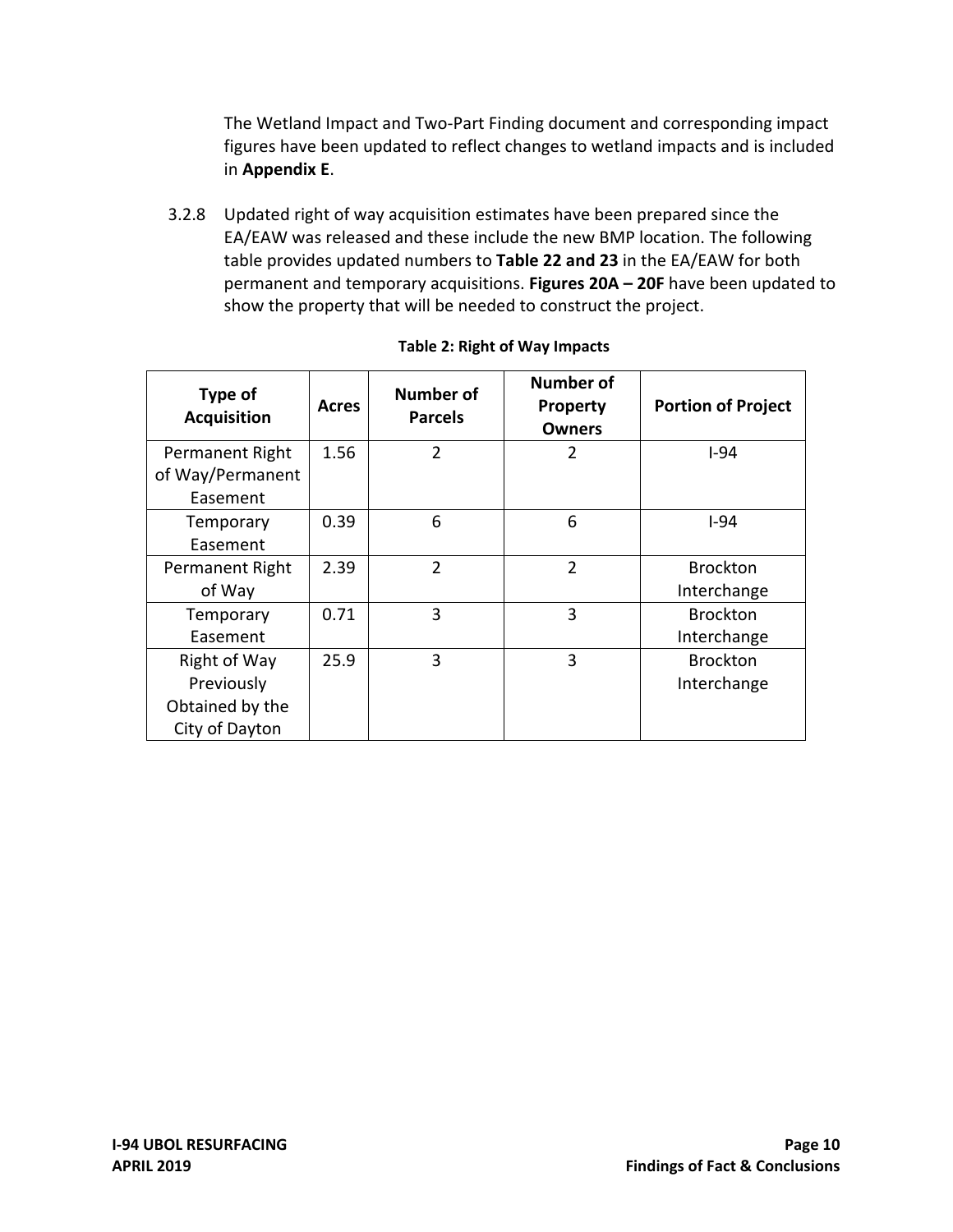| <b>Parcel</b> | <b>Permanent Right of</b>     | <b>Temporary</b> | <b>Portion of Project</b> |
|---------------|-------------------------------|------------------|---------------------------|
| Number/Name   | <b>Way/Permanent Easement</b> | <b>Easement</b>  |                           |
|               | (acres)                       | (acres)          |                           |
| 3             | 0                             | 0.14             | $I-94$                    |
| 4             | 1.86                          | 0.15             | <b>Brockton</b>           |
|               |                               |                  | Interchange               |
| 5             | $\Omega$                      | 0.06             | <b>Brockton</b>           |
|               |                               |                  | Interchange               |
| 6             | 0.52                          | 0.50             | <b>Brockton</b>           |
|               |                               |                  | Interchange               |
| 7             | 0.61                          | 0.07             | $I-94$                    |
| 8             | 0                             | 0.02             | $I-94$                    |
| 9             | ი                             | 0.05             | $I-94$                    |
| 10            | 0.96                          | 0.10             | $I-94$                    |
| 10A           | 0                             | 0.002            | $I-94$                    |
| Total         | 3.95                          | 1.092            |                           |

#### **Table 3: Individual Parcel Impacts**

#### 3.2.9 Phase II Environmental Site Assessment (ESA)

 The Phase II ESA has been completed. The report is available upon request. The information as stated in the EA/EAW remains valid that while some contamination was encountered in the project area, the type and concentration levels can be managed during the construction and do not require clean up or remediation before the project starts. The project will be required to manage these contaminated soil areas in conformance with MnDOT specifications.

3.2.10 Environmental Commitments

 Since the EA/EAW was completed, the environmental commitments that were in the original EA/EAW have been updated based on comments received. These environmental commitments have been revised accordingly per this FOFC and are included in **Appendix E.**

 3.3 Findings Regarding Criteria for Determining the Potential for Significant Environmental **Effects** 

 Minnesota Rules 4410.1700 provides that an environmental impact statement shall be ordered for projects that have the potential for significant environmental effects. In deciding whether a project has the potential for significant environmental effects, the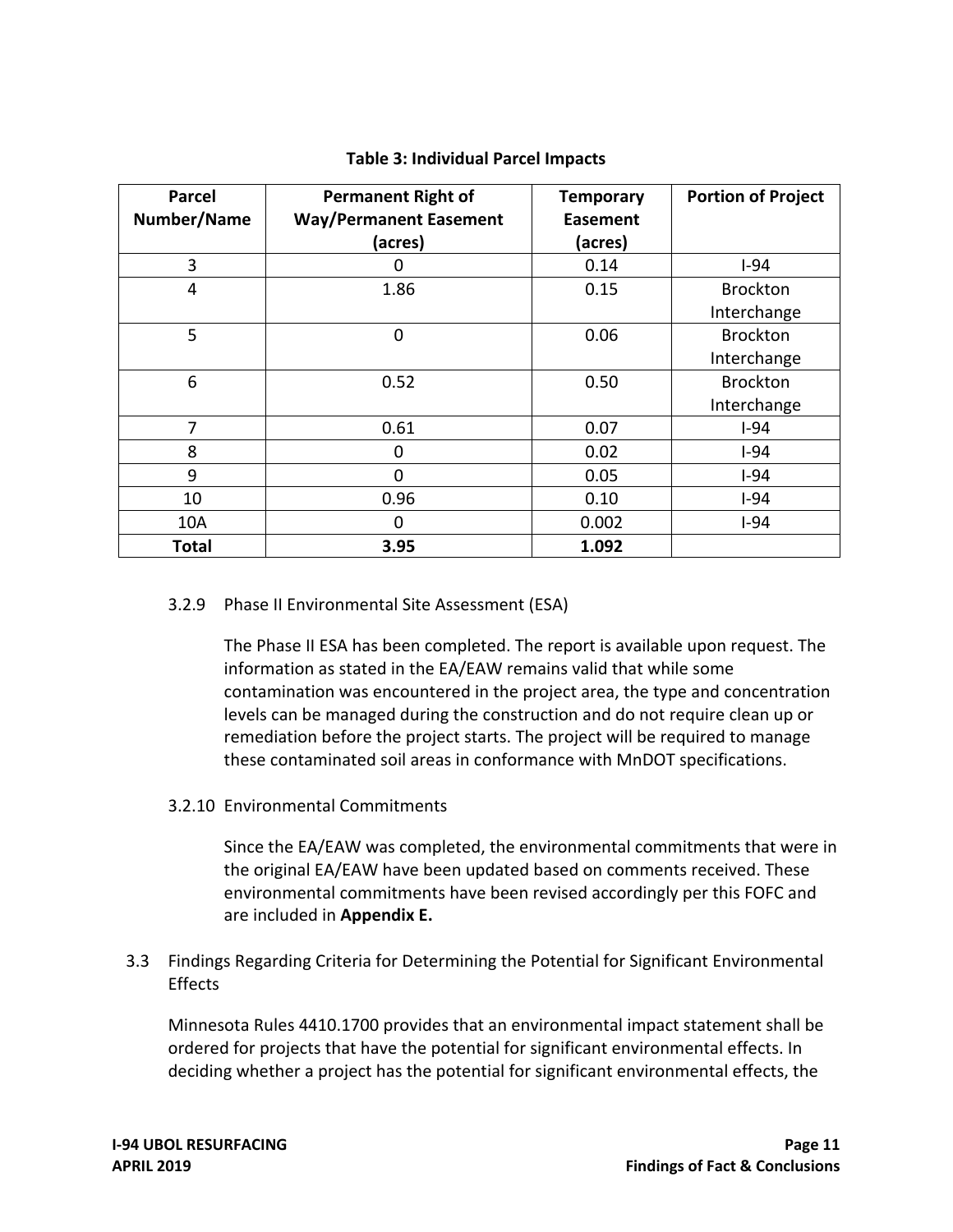following four factors described in Minnesota Rules 4410.1700, Subp.7 shall be considered:

- A. type, extent, and reversibility of environmental effects;
- B. cumulative potential effects. The RGU shall consider the following factors: whether the cumulative potential effect is significant; whether the contribution from the project is significant when viewed in connection with other contributions to the cumulative potential effect; the degree to which the project complies with approved mitigation measures specifically designed to address the cumulative potential effect; and the efforts of the proposer to minimize the contributions from the project;
- C. the extent to which the environmental effects are subject to mitigation by ongoing public regulatory authority. The RGU may rely only on mitigation measures that are specific and that can be reasonably expected to effectively mitigate the identified environmental impacts of the project; and
- D. the extent to which environmental effects can be anticipated and controlled as a result of other available environmental studies undertaken by public agencies or the project proposer, including other EISs.

MnDOT's key findings with respect to each of these criteria are set forth below:

3.3.1 Type, Extent, and Reversibility of Impacts

 MnDOT finds that the analysis completed during the EA/EAW process is adequate to determine whether the project has the potential for significant environmental effects. The EA/EAW describes the type and extent of impacts anticipated to result from the proposed project. In addition to the information in the EA/EAW, the additional information described in Section 3.2 of this Findings of Fact and Conclusions document as well as the public/agency comments received during the public comment period (see **Appendix B**) were taken into account in considering the type, extent and reversibility of project impacts. Following are the key findings regarding potential environmental impacts of the proposed project and the design features included to avoid, minimize, and mitigate these impacts and environmental commitments as a result of the EA/EAW process are included in **Appendix E**:

3.3.1.1 Land Use: The project is consistent with the land uses and zoning guidance within the project area. Approximately 9 acres of the project are currently being farmed. The project will not prohibit the use of non‐converted farmland for farming practices. Portions of the project are located within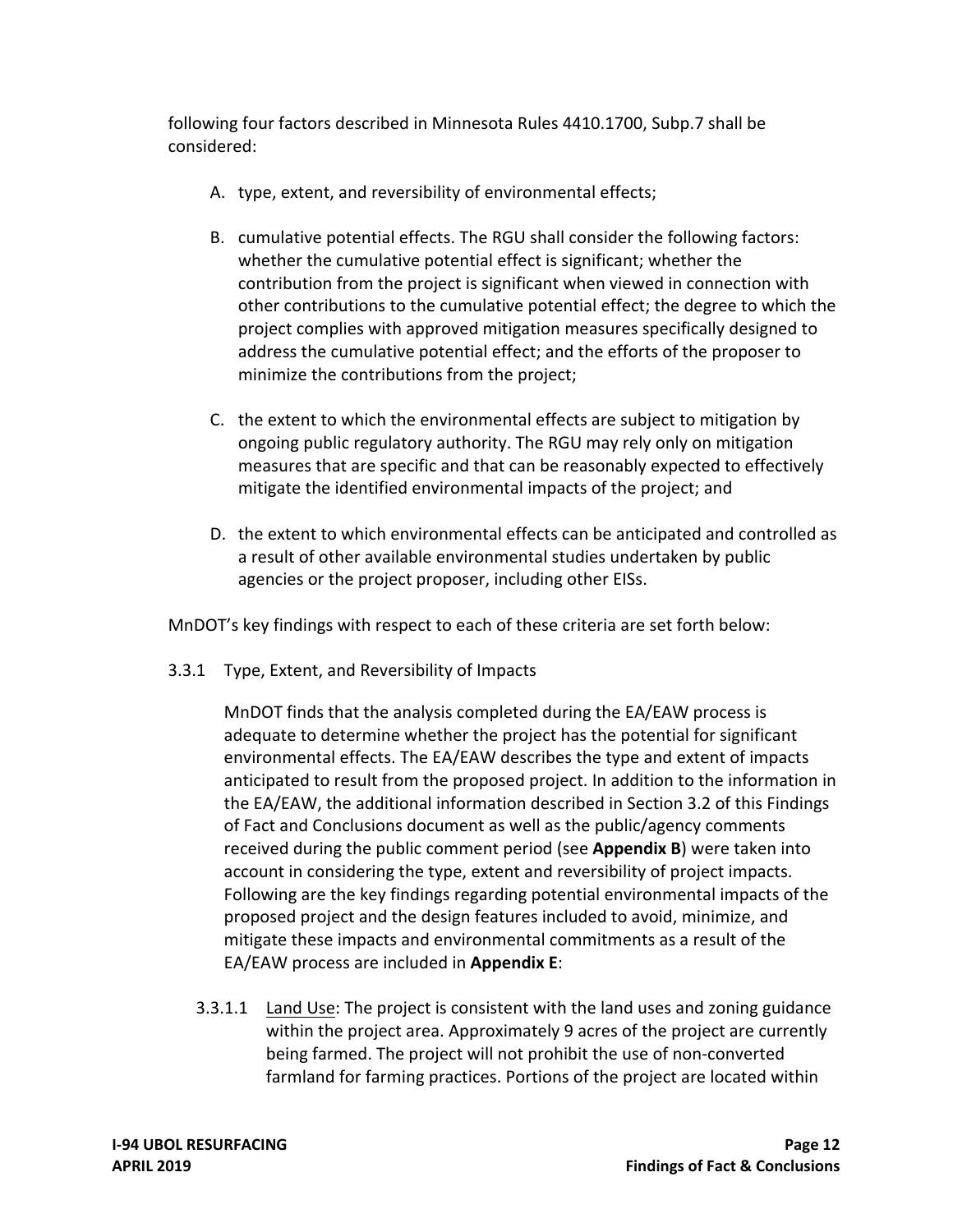flood districts. The project will not result in any significant floodplain impacts.

- 3.3.1.2 Geology, Soils, and Topography/Land Forms: Approximately 229 acres of soil will be graded for the proposed project. The estimated volume of soil excavation is 320,479 cubic yards. During construction, drainage and erosion control measurements will be implemented as part of the project design, contracts, and the NPDES permit for Construction Site Activities. Temporary erosion control best management practices (e.g., silt fence, temporary ponds, etc.) will be necessary for each phase of the project. A Stormwater Pollution Prevention Plan (SWPPP) will be developed for the project.
- 3.3.1.3 Water Resources: Various water resources were reviewed in the EA/EAW and are summarized below.

 *Groundwater*: Two wellhead protection areas are located within the project area. A wellhead protection plan has been created for the wellhead protection areas. Two Drinking Water Supply Management Areas (DWSMAs) are also located within the project area. The feasibility for infiltration practices will be evaluated when planning stormwater BMPs.

 Forty wells were identified within 500 feet of the project. Fourteen of these wells were identified as sealed. Twenty‐six were noted as active. Any wells that will be impacted by the project will be sealed by a licensed well contractor according to Minnesota Rules, Chapter 4725, or be relocated and coordinated with the MPCA and MDH.

 *Stormwater*: The proposed project will increase the impervious surfaces within the project area by approximately 33.7 acres compared to the existing conditions. Existing drainage patterns will be maintained to the extent that is feasible. The existing rural road section for I‐94 will be maintained for the proposed conditions for most of the project. There are segments of the I‐94 median that will converted to urban section where there are constrictions due to the bridges that require the new lanes be shifted into the median. There are also segment of the Brockton interchange that will be urban section.

 The project will need to comply with the NPDES Construction Stormwater General Permit. The project will be designed to meet standards of the Cities of Maple Grove, Rogers, and Dayton stormwater; Hennepin County; MnDOT; Shingle Creek Watershed Management Commission (SCWMC) and Elm Creek Watershed Management Commission (ECWMC). The ECWMC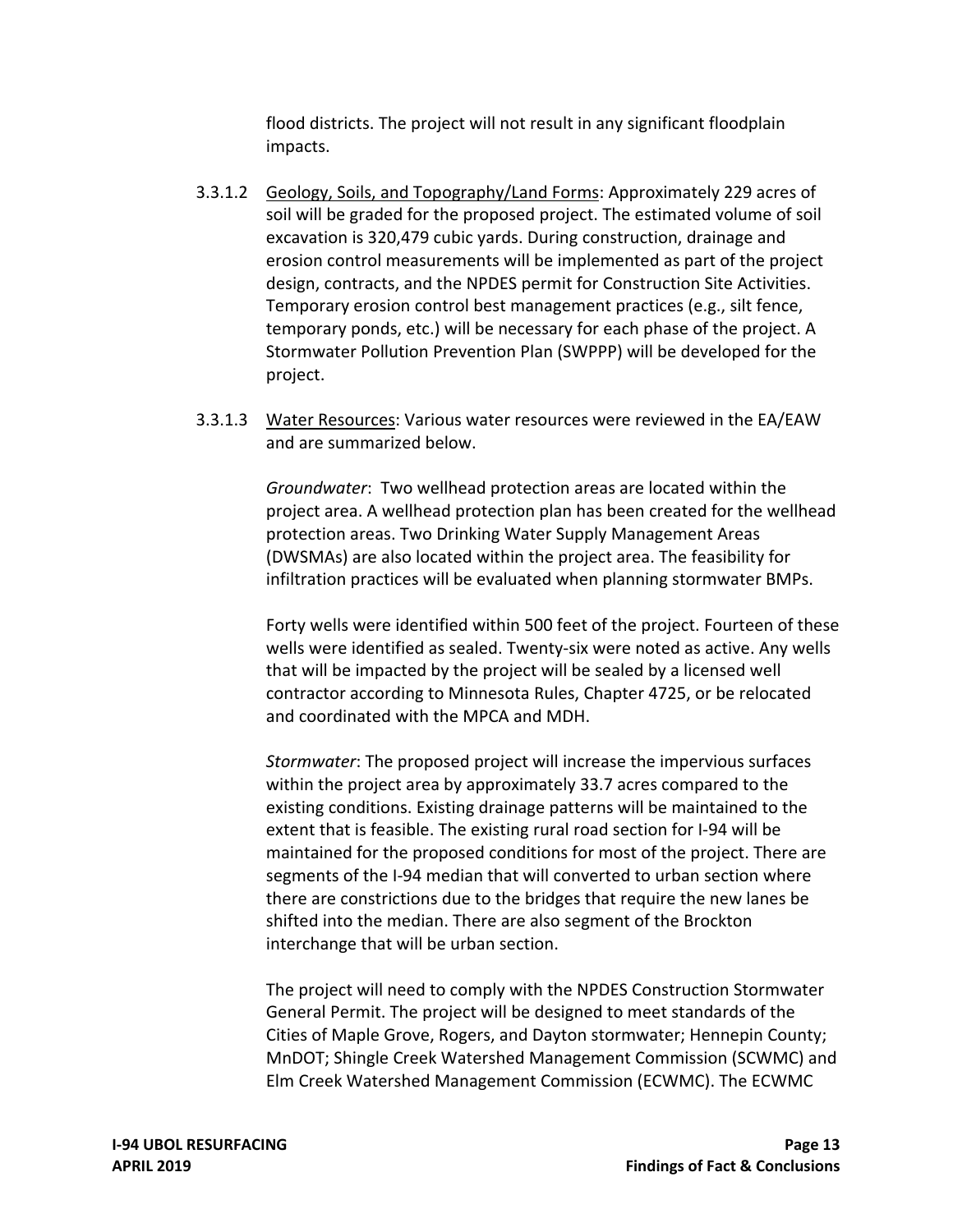standards for BMPs are the most stringent. The primary stormwater objectives that will apply to the project area as follows:

- Rate Control: Proposed Conditions 2, 10, and 100‐year, 24‐hour storm events not exceed existing runoff rates.
- Volume Reduction: 1.1‐inch runoff generated from new impervious surfaces must be infiltrated/abstracted.
- Water Quality Treatment: No net increase in total phosphorous (TP) or total suspended solids (TSS) from pre‐development land cover to post‐development land cover.

 The proposed stormwater management plan for the project is summarized below:

- Crow River: Stormwater runoff tributary to the Crow River from I-94 west of Cabela's will follow existing drainage patterns. Proposed BMPs within the gore areas of the I‐94/TH 101 Interchange are proposed to treat the new impervious from the auxiliary lane. This stormwater runoff is conveyed through the existing I‐94 ditch system to the Crow River.
- Grass Lake: Stormwater runoff from I‐94 between Cabela's and the CSAH 81 overpass will be conveyed to a proposed filtration system on the northeast side of I‐94. Runoff from the BMP will be discharged into the wetlands upstream of Grass Lake.
- French Lake: There is a small portion of the runoff from the proposed improvements on CSAH 81 that is tributary to French Lake. The area generally west of 113th Avenue North to the project limits on CSAH 81 is tributary to French Lake. A portion of CSAH 81 additional impervious surfaces will be routed south into the existing pond in the southwest quadrant of CSAH 81 and Dayton Parkway. This pond is proposed to be expanded.
- Rush Creek: Stormwater runoff from much of Brockton interchange and I‐94 from CSAH 81 overpass to TH 610 is tributary to Rush Creek. Multiple BMPs are proposed within and adjacent to the gore areas of the Brockton interchange ramp loops and areas of existing MnDOT right of way through this segment. Much of the increase in impervious surfaces for the project is related to Brockton Interchange. The BMPs within the Brockton interchange are proposed to meet the regulatory requirements for the increase in impervious surfaces in this area.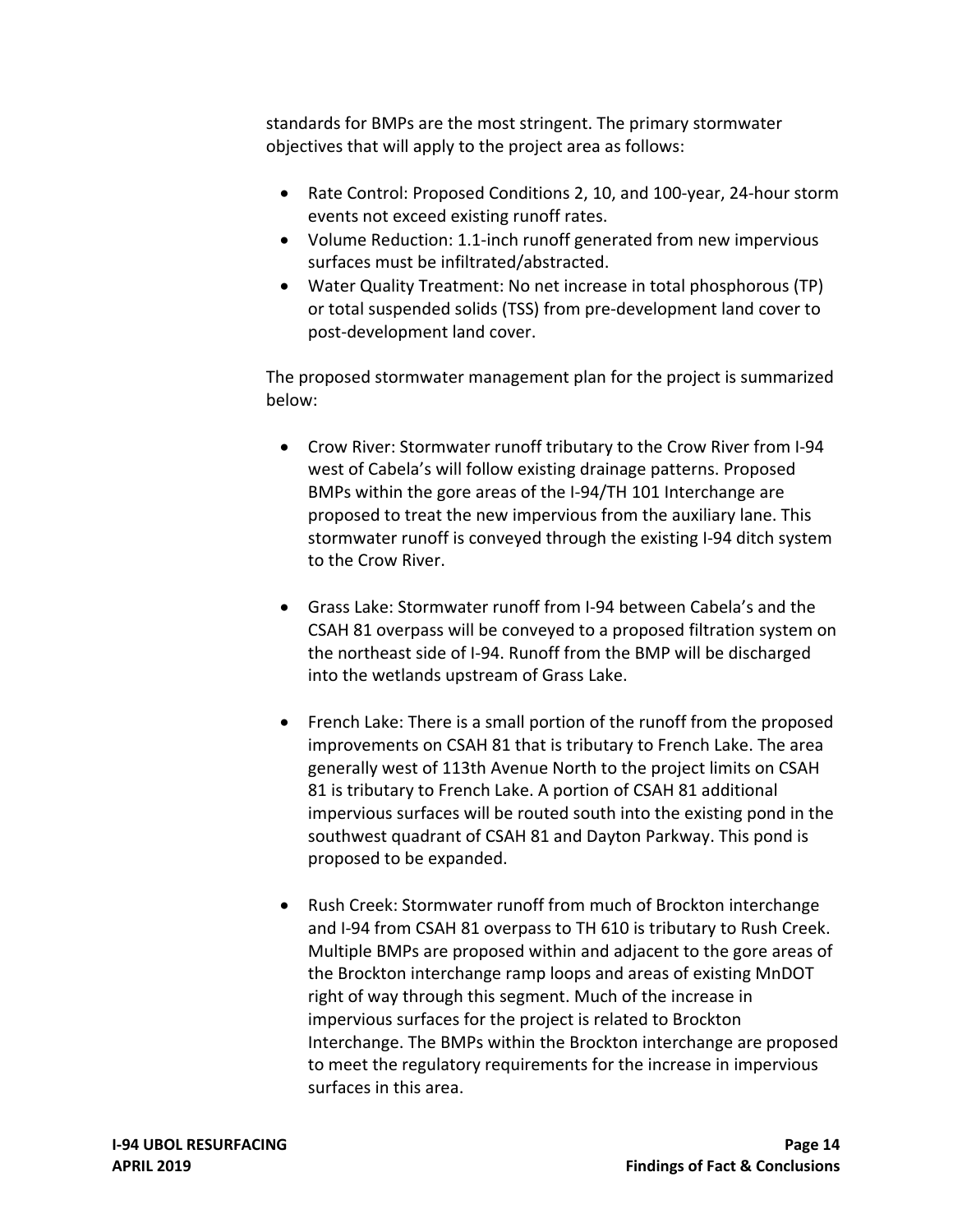- Rice Lake: Runoff from I-94 from southeast of TH 610 to roughly Weaver Lake Road interchange is tributary to Rice Lake. There is no net new impervious proposed within this segment of I‐94; therefore, no new BMPs are proposed. The new impervious surfaces from the expanded parking at the Elm Creek Rest Area will be treated with proposed BMPs adjacent to the on‐ramp from the Rest Area.
- Fish Lake: There are no net new impervious surfaces proposed within the Fish Lake subwatershed. Runoff from I‐94 from roughly Weaver Lake Road interchange to just northwest of the I‐94/I‐494 Interchange is tributary to Fish Lake. No new BMPs are proposed.
- Cedar Island Lake: There are no new impervious surfaces proposed within the Cedar Island Lake subwatershed. Runoff from I‐94/I‐494 interchange is tributary to Cedar Island Lake located within the SCWMC jurisdictional boundaries. No new BMPs are proposed. Stormwater BMPs will be designed to meet ECWMC requirements, the most stringent of the applicable regulatory requirements.

 Additionally, while the advanced temporary widening to accommodate the management of traffic will not be required to provide permanent stormwater BMP's, ditch checks or other similar BMP's may be used within the existing right of way to provide further stormwater management as part of that temporary project.

- The proposed project will not contribute to the impairment of the receiving waters. The proposed stormwater management system will satisfy permit compliance for the proposed roadway improvements by provide water quality treatment, volume control and rate control.
- A SWPPP will be developed for this project as required by the MPCA NPDES Construction General Permit. The SWPPP will include MnDOT best management practices for erosion control, sedimentation, and stabilization measures. Some of these measures will include silt fence, bioroll check dams, erosion control blanket, and temporary basins. The type and extent of erosion control BMPs will be dependent on the impairment of the downstream waterbody.

 *Surface Water*: Various water resources existing within the project limits, including lakes, wetlands, streams, and ditches. Impaired waters within 1 mile of the project include: Cedar Island Lake, Fish Lake, Elm Creek, Rice Lake (main lake), Weaver Lake, Rush Creek (south fork), and Rush Creek.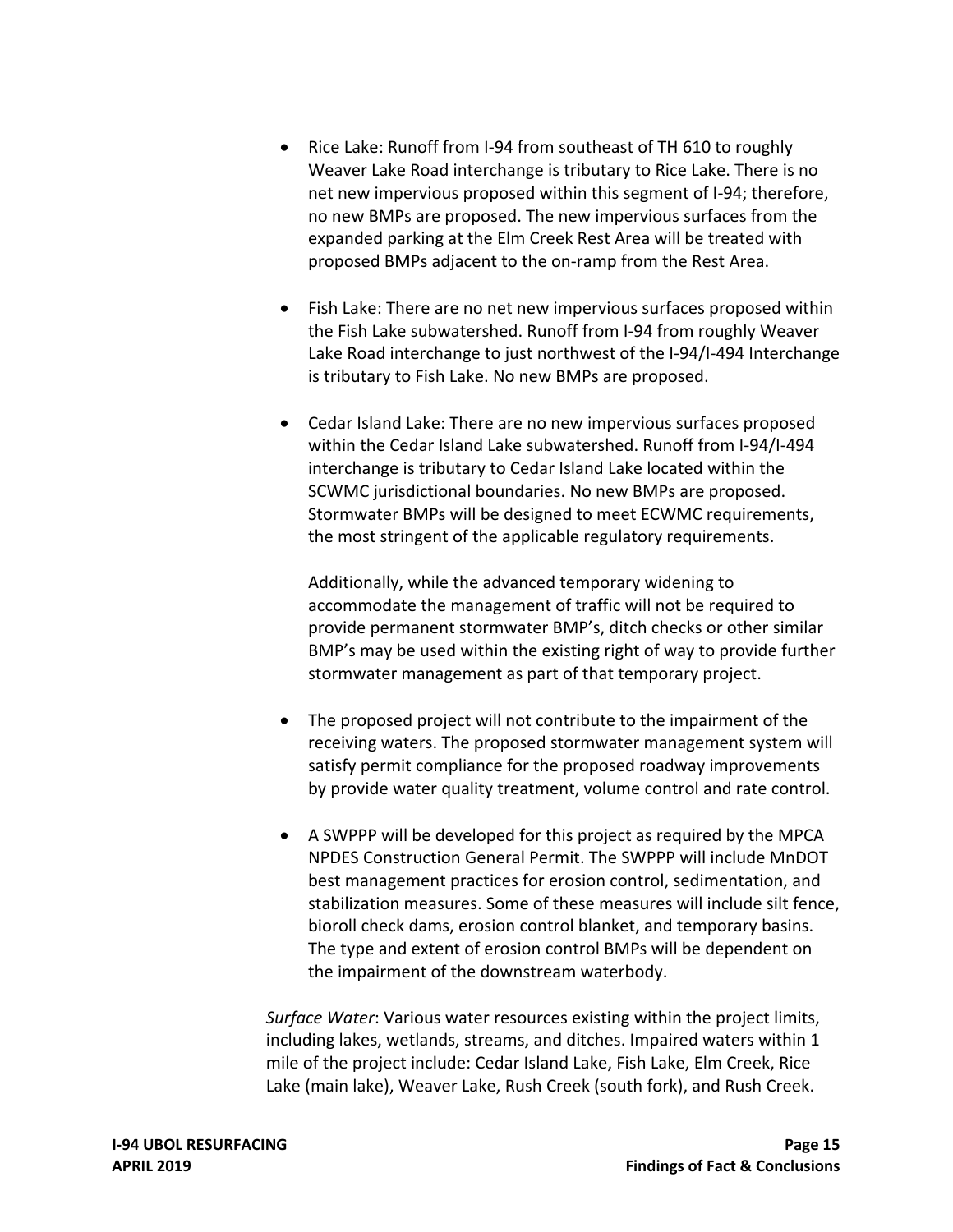Permanent surface water impacts total 20.68 acres and will occur and are summarized below:

| <b>Wetland Impacts:</b>         | 1.9 acres (I-94)                  |
|---------------------------------|-----------------------------------|
|                                 | 1.28 acres (Brockton interchange) |
| Tributary Impacts:              | <0.01 acre (I-94)                 |
|                                 | 0.13 acre (Brockton interchange)  |
| Wet Ditch Impacts:              | 14.03 acres (I-94)                |
|                                 | 2.67 acre (Brockton interchange)  |
| <b>Stormwater Pond Impacts:</b> | 0.34 acre (I-94)                  |
|                                 | 0.32 acre (Brockton interchange)  |

 Wetland Impacts: The project will require permits from the Wetland Conservation Act, US Army Corps of Engineers, and Department of Natural Resources. All water resources that are anticipated to be impacted by the project will be included in the permit application and an antidegradation plan will be completed if necessary. Section 401 Certification is anticipated via the US Corps of Engineers permitting process. Permits for the MnDOT (I‐94) and City of Dayton (Brockton interchange) portions of the project will be drafted, submitted, and reviewed separately.

 **Appendix E** includes the Wetland Assessment and Two‐Part Finding form, which describes avoidance measures and minimization efforts. Minimization efforts are summarized below:

- o Steeper inslopes (1:4 or steeper)
- o Minimum safe sight distances to minimize the need for cut and fill

 It is anticipated that wetlands will be replaced at a 2:1 ratio within Bank Service Area (BSA) 7. Wetland mitigation for the MnDOT portions of the project is expected to occur through the debit of 3.8 acres of mitigation credit from an existing MnDOT wetland bank. The specific wetland bank credits will be determined through consultation with the USACE and the MnDOT Office of Environmental Stewardship (OES). Mitigation for impacts resulting from the Brockton interchange is expected through the purchase of wetland bank credits from USACE‐approved banks in BSA 7 and will result in the purchase of 2.56 acres of mitigation credit. The specific location of the bank will be determined during permitting.

 Tributary Impacts: Three tributaries will be permanently impacted by the project, totaling 0.14 acre. These tributaries are classified by the Department of Natural Resources as public waters. Impacts to tributaries will result from drainage improvements. Compensatory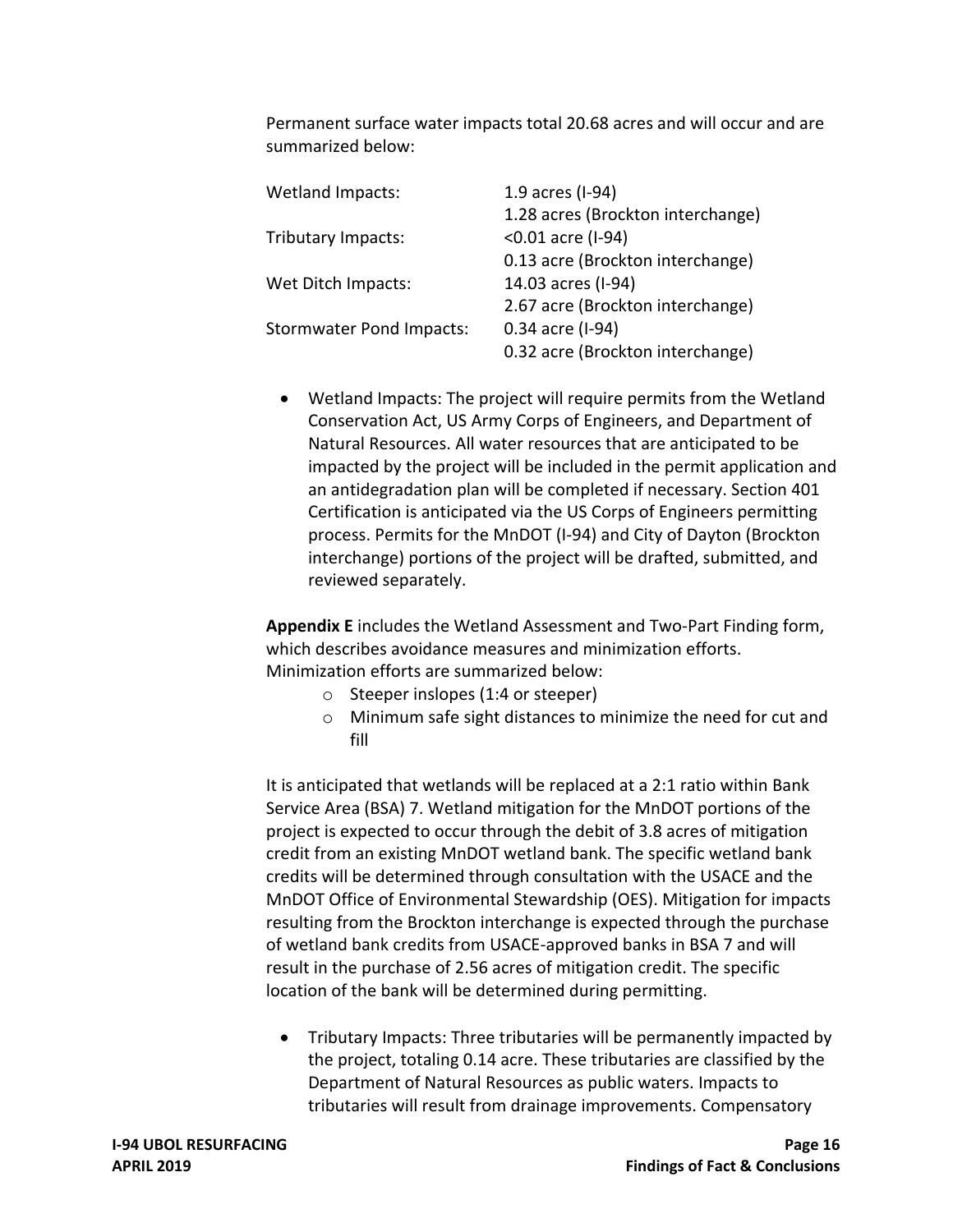mitigation for impacts to tributaries is not anticipated but will be determined through consultation with the USACE and MnDOT OES.

 DNR Public Waters: The following public waters were identified within 1 mile of the project limits: Rice Lake (PI No. 116P), Fish Lake (PWI No. 118P), Elm Creek (No. M‐062), Rush Creek (M‐062‐004), unnamed stream (M‐062‐008), unnamed wetland No. 114W, unnamed wetland No. 296W, and unnamed wetland No. 307W.

 Construction activities within DNR public waters will require a DNR Public Waters Work Permit. Compensatory mitigation for impacts to DNR public waters is not anticipated for the proposed work.

 Activities associated with culvert construction/replacement/extension will require a DNR water appropriations permit. Dewatering BMPs will be identified in the SWPPP, and a dewatering plan will be included in the construction documents. If dewatering rates during construction exceed 10,000 gallons per day or a million gallons per year, a DNR water appropriation permit will be required and will acquired by the contractor.

- Other surface waters: Ten stormwater ponds and numerous wet ditches were identified within the project area. These are areas that were constructed for the management of stormwater from developed areas and have formed wetland characteristics over time due to the topographic position and the frequency of hydrology from runoff. Impacts to these areas total 17.36 acres. While these areas may meet wetland criteria they were not constructed with the purpose of creating a wetland and therefore impacts to these facilities are not anticipated to require mitigation via Section 404 or Section 401 or via the Minnesota Wetland Conservation Act.
- 3.3.1.4 Contamination/Hazardous Materials/Wastes: A Phase I Environmental Site Assessment (ESA) identified 110 sites within 500 feet of the project. Nine sites ranked as high risk, 60 sites ranked as medium risk, and 41 sites ranked as low risk for contamination. All other sites in the project area were assigned a de minimis ranking. Of the sites identified, 38 are near the project construction and 25 sites were recommended for additional evaluation with a Phase II ESA.

 A Phase II ESA has been completed. While some contamination was encountered in the project area, the type and concentration levels can be managed during the construction and do not require clean up or remediation before the project starts. The project will be required to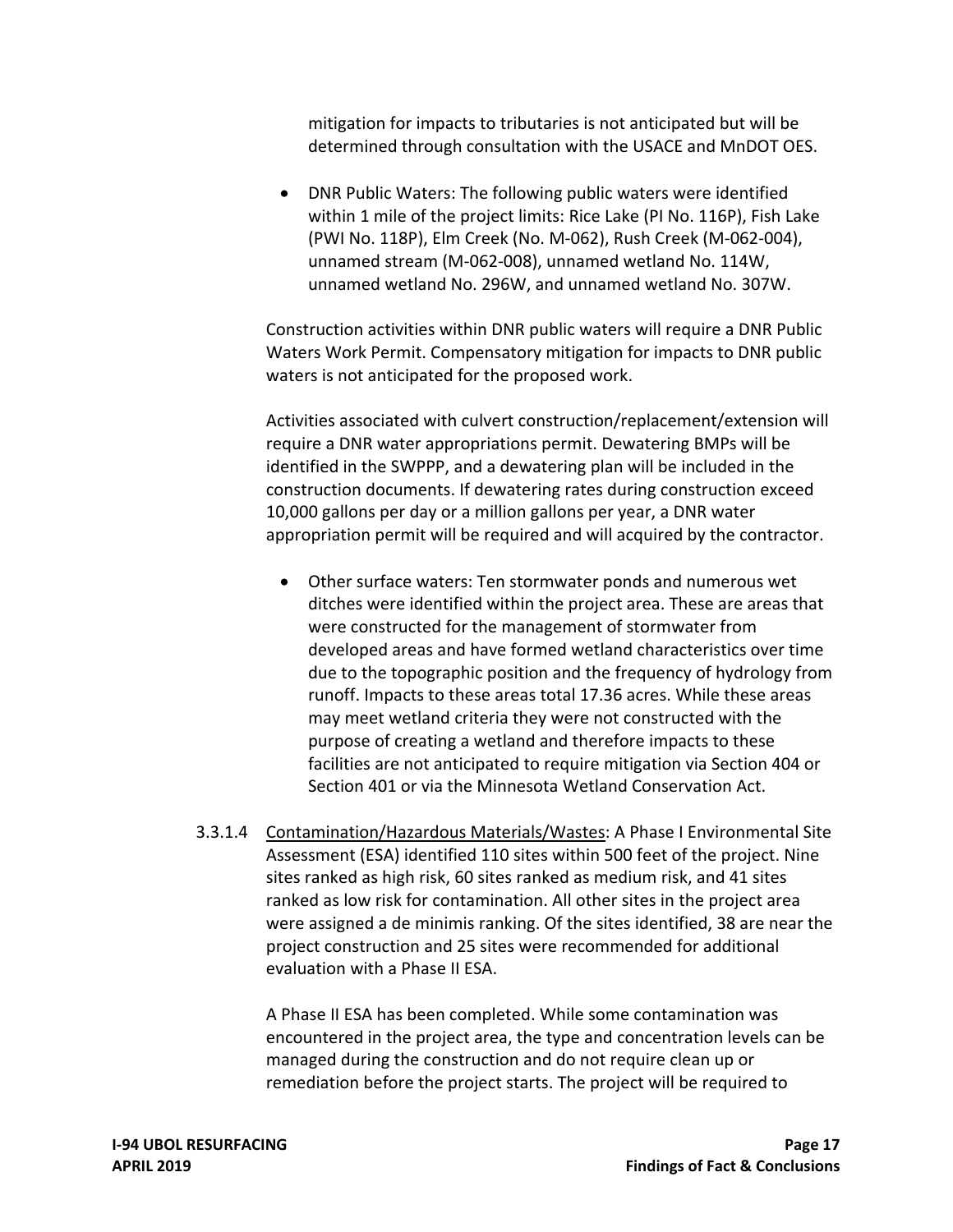manage these contaminated soil areas in conformance with MnDOT specifications

 It is expected that a structure at the West Wayside (MnDOT right of way) and one house and associated structures within the City of Dayton right of way will be demolished as part of the project. For any buildings that will be removed/demolished as part of the project, MnDOT or the City of Dayton (depending on the location) will contract with experts in regulated waste to inspect the properties for the presence of regulated or contaminated materials. MnDOT or the City of Dayton will implement standard measures to help avoid, control and manage potential effects from contaminated materials, such as preparing and implementing a project‐specific scope of work, site‐specific health and safety plan and hazardous material management plan. Any regulated or contaminated materials identified will be disposed of in accordance with applicable federal, state, and local regulations in advance of construction of the project.

 Solid wastes generated during construction of the project will be disposed of property in a permitting, licensed solid waste facility and potentially recyclable construction materials will be directed to the appropriate storage, crushing or renovation facility.

 Toxic or hazardous materials used during construction will be stored in accordance with MPCA guidelines and regulations. Appropriate best management practices will be used during storage and in the event of a spill. Any contamination or spills occur during construction will be the responsibility of the contractor, who will notify the MPCA Duty Officer and work to contain and remediate the contaminated soil/materials.

 3.3.1.5 Fish, Wildlife, Plant Communities, and Sensitive Ecological Resources (Rare Features): Much of the site has been previously disturbed and used for the existing I‐94 roadway, commercial or industrial development, or agriculture. Any wildlife displaced by the project will likely relocate to suitable nearby areas. Vegetation, including herbaceous vegetation and trees, will be removed during construction of the project. Approximately 6.38 acres of tree removal is expected.

> Blanding's turtles (*Emydoidea blandingii*) have the potential to be present within the project area. To minimize risk to these turtles, the following best management practices will be used:

 any use of Category 3 or 4 erosion control blanket will be limited to 'bio‐netting' or 'natural netting' types (Category 3N or 4N) and plastic mesh netting will not be allowed.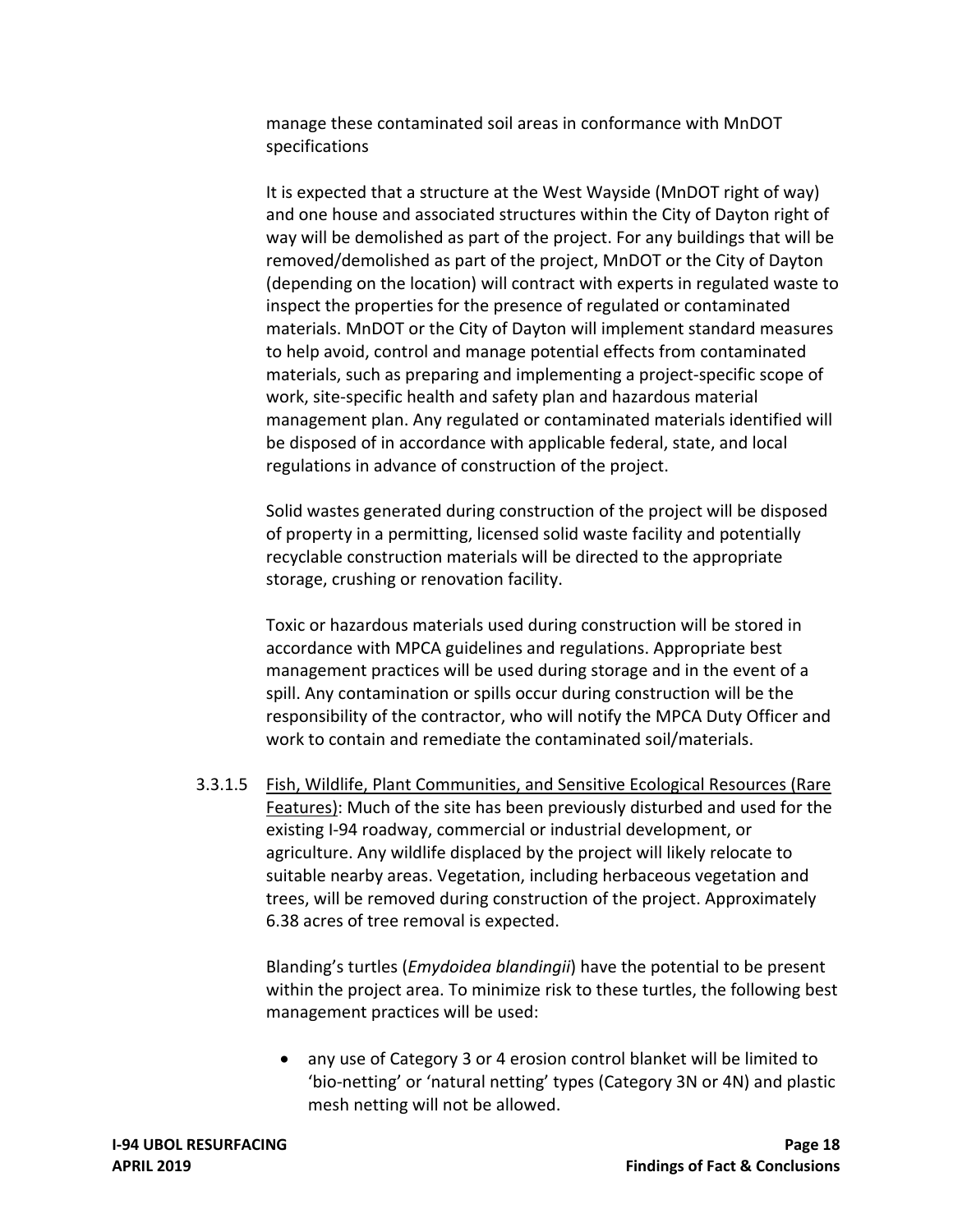- new curb proposed as part of the project is recommended to be a mountable design (Type D, R, or S).
- culverts between wetlands and on streams should be oversized (minimum 36") to allow turtles to use these structures for passage.

 In addition, the DNR provided a fact sheet that outlines measures for avoiding and minimizing impacts to turtles as well as a flyer to distribute to the contractor working in the area. These documents were available in the EA/EAW.

 Bald eagles (*Haliaeetus leucocephalus*) have the potential to be present in the project area. Prior to removal, trees will be inspected for bald eagles. If necessary, the US Fish and Wildlife Service (USFWS) issues permits for unintentional disturbance and for the taking of a tree with bald eagle nests present.

 The northern long‐eared bat (*Myotis septentrionalis*) is listed by the USFWS as threatened in Hennepin County. There are no documented maternity roost trees or hibernacula within the project area. However, the project will still perform tree removal in the winter (November 1 to March 31) to avoid possible impacts to the bat.

 Eurasian water milfoil is known to exist in the Rice Lake basins that extend into MnDOT right of way. Any equipment that contacts the Rice Lake basins will be inspected for vegetation, and if present, removed prior to transport.

 Noxious weeds have been identified within the project area. It is recommended to aggressively treat giant phragmites before construction begins and that soil from these areas, if moved or excavated, be separated and tracked. If possible, soil will be left in place. Any soil moved during construction that contains noxious weeds or weed parts will be kept within the project right of way, on the same side of the highway, and buried under the final roadway grade where possible. If transported from the project area, permits to transport this soil will be obtained from the appropriate County Agricultural inspectors. Additionally, the following practices will be used to limit the spread of noxious weeds during construction:

- identify where weeds are present during the growing season or when weeds are visible,
- prioritize these areas for weed control before construction begins, and
- post construction monitoring for noxious weeds and control as necessary.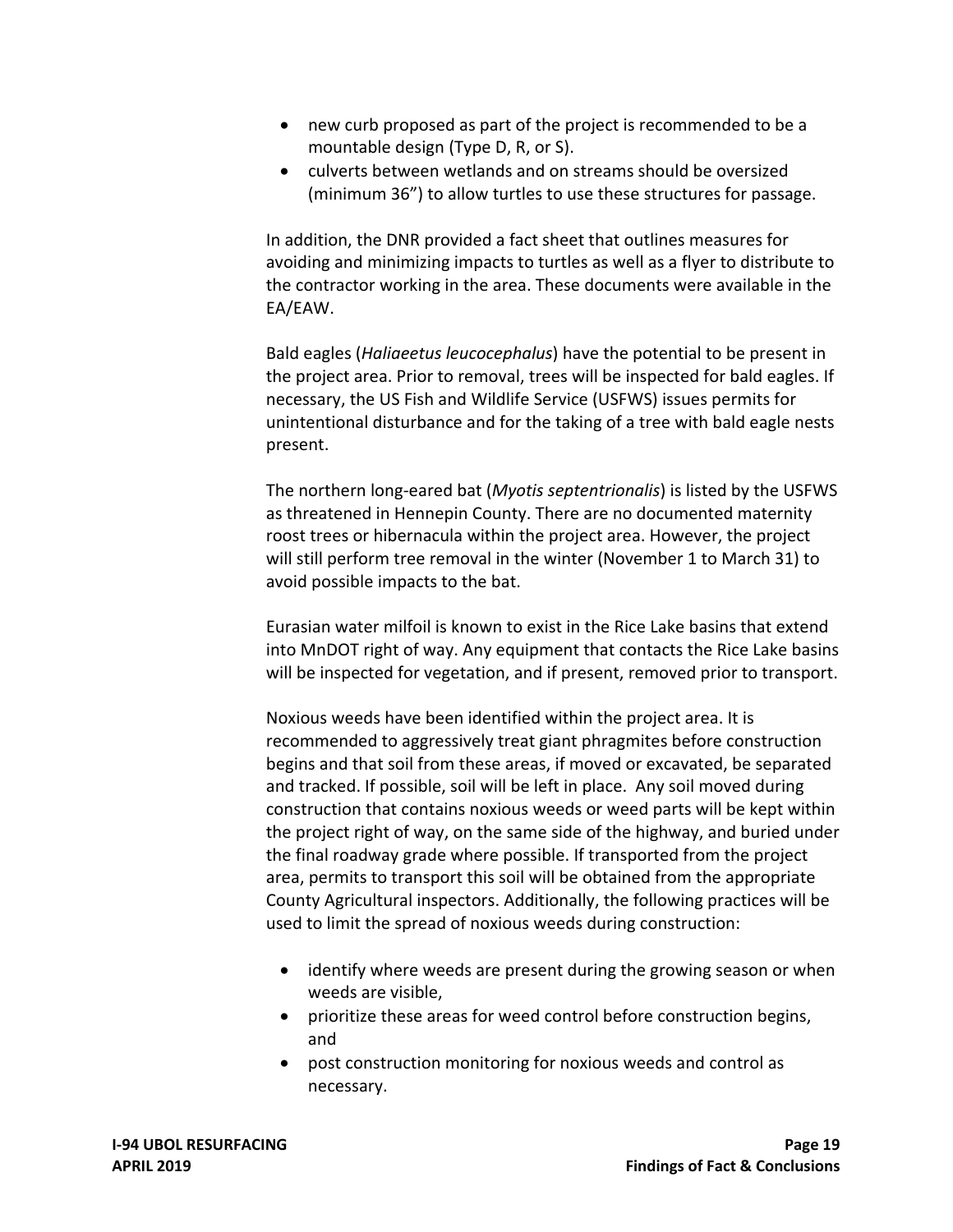All revegetation of disturbed soil will use a native seed mix in areas that are not proposed for mowed turf grass.

3.3.1.6 Historic Properties: The project area (the area of potential effect or APE for purposes of Section 106) has been reviewed for the presence of culturally‐ significant archeological and/or architecture‐history resources by MnDOT's Cultural Resource Unit (CRU). MnDOT's CRU has coordinated with the Minnesota State Historic Preservation Office (MnSHPO). MnDOT's CRU found that the project will have no adverse effect to any historic properties. MnSHPO provided agreement with MnDOT CRU's findings in the EA/EAW.

> Additionally, none of the archaeological sites potentially eligible for listing in the National Register of Historic Places will be directly impacted by the proposed construction activities. Protective measures during construction will be used to avoid inadvertent disturbance to previously identified archaeological sites 21HE76, 21HE130, and 21HE187. These protective measures will include the establishment of a buffer in consultation with MnSHPO, Office of State Archaeologist (OSA), and Minnesota Indian Affairs Council (MIAC); the use of visual barriers such as construction fence to demarcate the buffer; and notations on project plans.

> MnDOT's CRU has coordinated with the MnSHPO and OSA. MnDOT CRU found that the project will have no adverse effect to any historic properties or cultural resources provided that the following conditions are met:

- Project specific wording will be developed and incorporated into the project construction plans to provide protection to select identified burial and archaeological sites.
- MnDOT CRU's contact information will be included in the construction documents and if anything is altered from the current review, the contractor will notify MnDOT CRU
- Survey of one pond location that could not be reviewed due to landowner permission will be completed prior to construction if disturbance to this area is proposed.

 MnSHPO provided agreement with MnDOT CRU's findings as noted in the EA/EAW.

3.3.1.7 Air: Air quality impacts will primarily be construction-related due to dust. Dust generated during construction will be minimized through standard dust control measures such as applying water to exposed soils and limiting the extent and duration of exposed soil conditions. Construction contractors will be required to control dust and other airborne particulates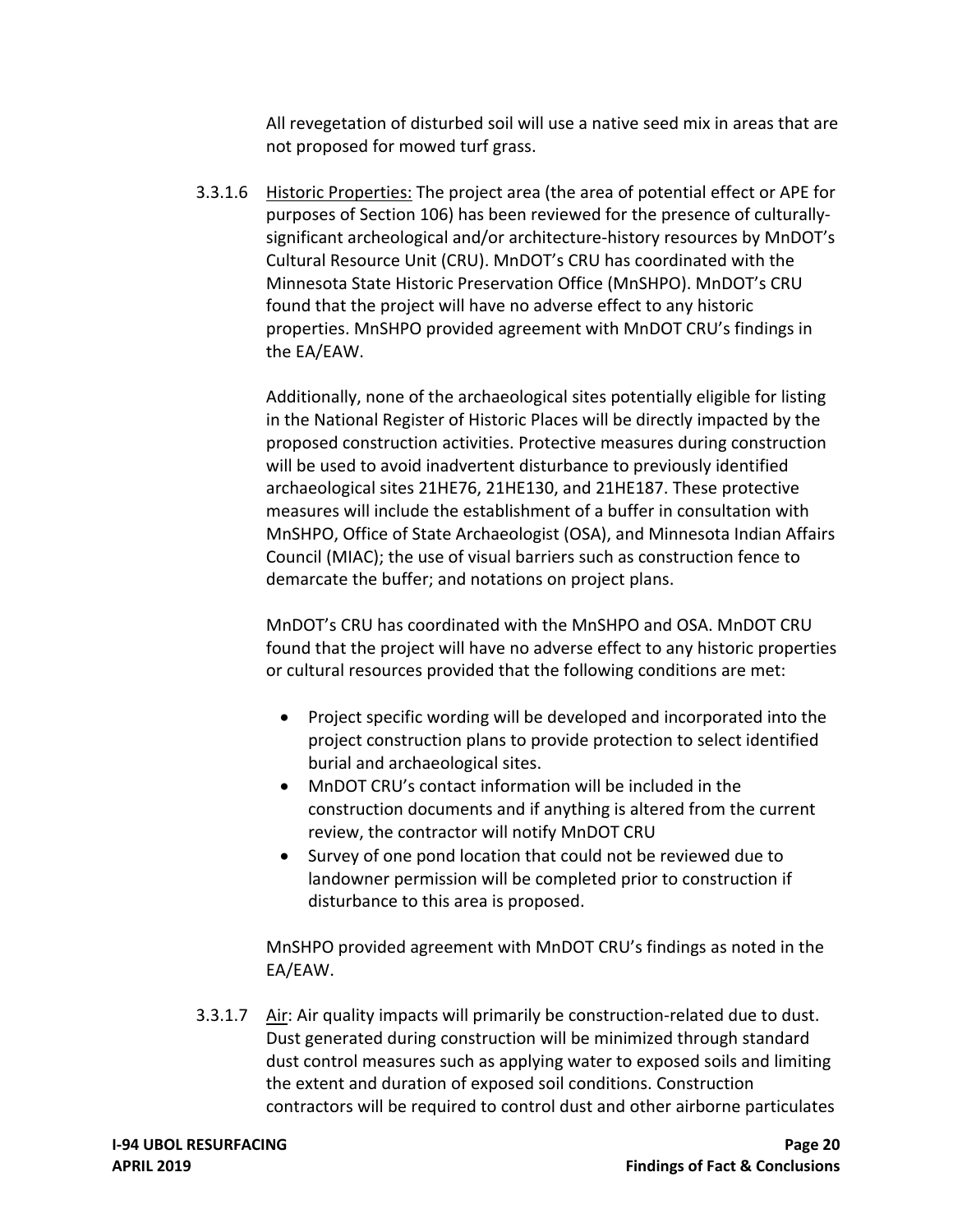in accordance with MnDOT specifications in place at the time of project construction.

 During construction, particulate emissions will temporarily increase due to the generation of fugitive dust associated with activities such as grading and other soil disturbance. The following dust control measures will be undertaken as necessary:

- Minimize the duration and extent of areas being exposed or regraded at any one time.
- Spray construction areas and haul roads with water, especially during periods of high wind or high levels of construction activity.
- Minimize the use of vehicles on unpaved surfaces when feasible.
- Tarp trucks hauling soil, sand, and other loose materials or require trucks to maintain at least two feet of freeboard.
- Pave, apply water as needed, or apply (non-toxic) soil stabilizers on unpaved access roads, parking areas and staging areas at construction sites.
- Use water sweepers to sweep paved access roads, parking areas, and staging areas at construction sites.
- Use water sweepers to sweep streets if visible soil material is carried onto adjacent public streets.
- Hydroseed or apply (non-toxic) soil stabilizers to inactive construction areas (previously graded areas inactive for ten days or more).
- Enclose, cover, water, or apply (non-toxic) soil binders to exposed stockpiles (dirt, sand, etc.).
- Limit traffic speeds on unpaved roads to 15 miles per hour.
- Utilize appropriate erosion control measures to reduce silt runoff to public roadways.
- Replant vegetation as quickly as possible to minimize erosion in disturbed areas.
- Use alternative fuels for construction equipment when feasible.
- Maintain properly tuned equipment.
- After construction is complete, dust levels are anticipated to be minimal because all soil surfaces exposed during construction will be in permanent cover (i.e., tracked, paved, or revegetated areas).

 Odors could be generated by exhaust from diesel engines engaged in construction activities and fuel storage areas. All machinery will be properly equipped to control emissions.

3.3.1.8 **Noise: Construction activities associated with implementation of the**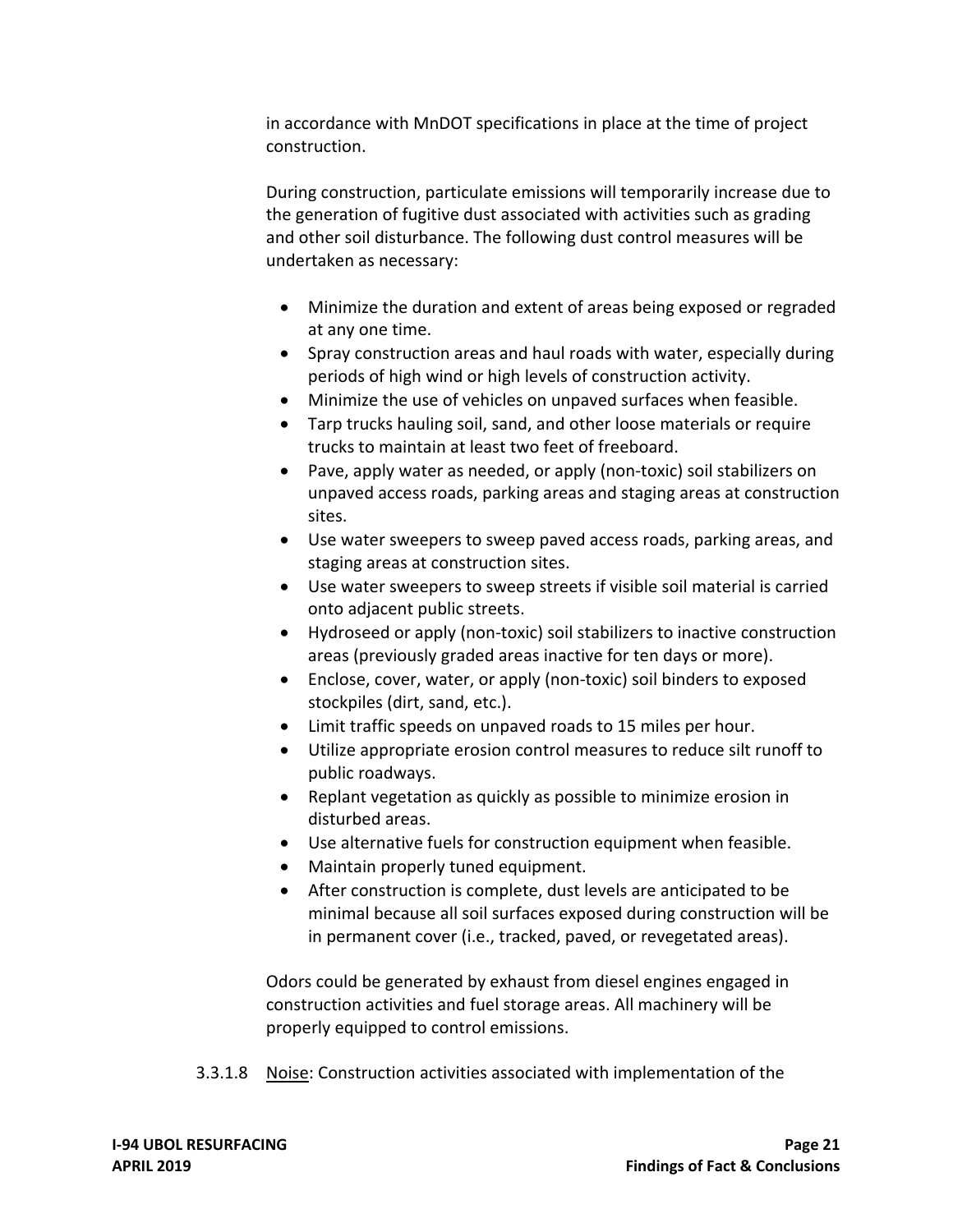preferred alternative will result in increased noise levels relative to existing conditions. These impacts will primarily be associated with construction equipment and pile driving.

 MnDOT will require that construction equipment be properly muffled and in proper working order. MnDOT will require contractors to comply with applicable local (City of Maple Grove, Dayton, or Rogers) noise restrictions and ordinances to the extent that is reasonable. Advanced notice to the cities will be provided of any abnormally loud construction activities such as use of high‐impact equipment, pile driving, pavement sawing, or air hammering. These types of construction activities will also be prohibited between 8:30 pm and 7:00 am.

 A traffic noise study was also completed for the project and the results to date are summarized in **Section 3.2.3**.

3.3.1.9 Transportation: Various transportation-related impacts will occur and are summarized below:

> *Parking Spaces:* The project will construction an additional 12 parking spaces at the Elm Creek Rest Area.

 *Traffic Generation:* The project will not generate traffic, but it will result in changes to travel patterns and future traffic volumes because of the new interchange and the additional lane in each direction between TH 610 and TH 101.

 *Traffic Operations:* An analysis was completed of traffic impacts during construction to determine both temporary and permanent improvements that should be considered to avoid major delays and backups during construction. I‐94 currently has six‐lanes (three lanes each direction) for traffic between I‐494 and TH 101 and traffic volumes for about 12 hours a day exceed the capacity of a four‐lane facility. The Metropolitan Council Regional Travel Model 2015 calibrated model was used to test a four‐lane, five‐lane and six‐lane alternative. The daily vehicle hours of travel for the four‐lane alternative was about 10,000 vehicle hours per day more than without construction. The six‐lane alternative was about 5000 vehicle hours per day more than without construction, which was primarily because of lower speeds in the construction zone and some reduction in capacity due to narrower lanes and no shoulders. The amount of traffic diverted to the city and county roadways was significantly less with the six‐ lane option versus the 4‐lane option. MnDOT has committed to maintaining six lanes on I‐94 during construction and will also monitor the local roadways that could be impacted by traffic diverting from I‐94. The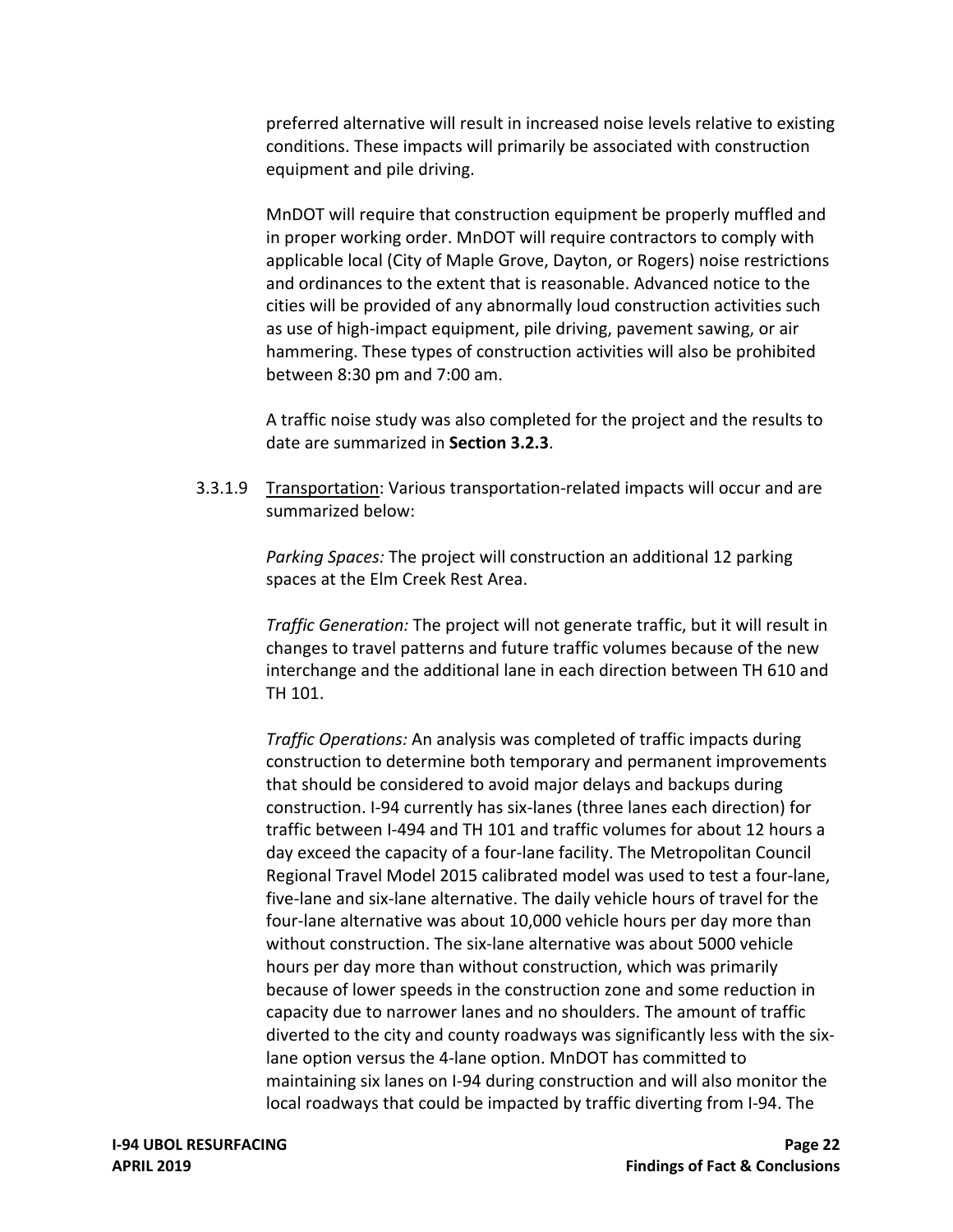specific intersections MnDOT has committed to monitoring include the following:

- Territorial Road/Main Street
- Territorial Road/CR 116 (Fletcher Lane)
- Territorial Road/Brockton Lane (CR 101)
- CSAH 30 and CR 116
- CSAH 30 and CR 101

 Potential improvements at these intersections will include temporary traffic signals and potential restriping of existing lanes. No additional impervious surface will be needed to implement the improvements. An analysis of the intersections with the temporary improvements indicated that they can accommodate up to 20 percent higher volumes than existing and maintain traffic operations at an acceptable level or better than the existing operations. Any improvements implemented at these intersections will be temporary and removed after construction. MnDOT will meet with the cities and county on a weekly basis during construction to understand if there are major impacts on the local system*.*

 *Traffic Maintenance*: Local mitigation for traffic maintenance has been added at the following locations:

- CR 159 at CSAH 101: Compact roundabout
- CR 159 at CSAH 116: Temporary signal
- CSAH 30 at CSAH 101: Add southbound lane with striping only and temporary signal adjustment
- CSAH 30 at CSAH 116: Add northbound and southbound temporary signal adjustment

 *Transit*: Because of ramp closures during construction, the project will potentially impact the Maple Grove transit services. During these short‐ term closures, alternate routes will be identified to get to I‐94. In the long term the project will not affect transit services.

[3.3.1.10](https://3.3.1.10) Social Impacts: The construction of a new interchange east of Brockton Lane would shift travel patterns and access in and near the City of Dayton as well as along the county roads in the area. This will provide for local access for residents and businesses in the area. A new pedestrian access will also be added at the Brockton interchange.

> The project is expected to provide positive long‐term social impact for residents, businesses, and the surrounding communities. The construction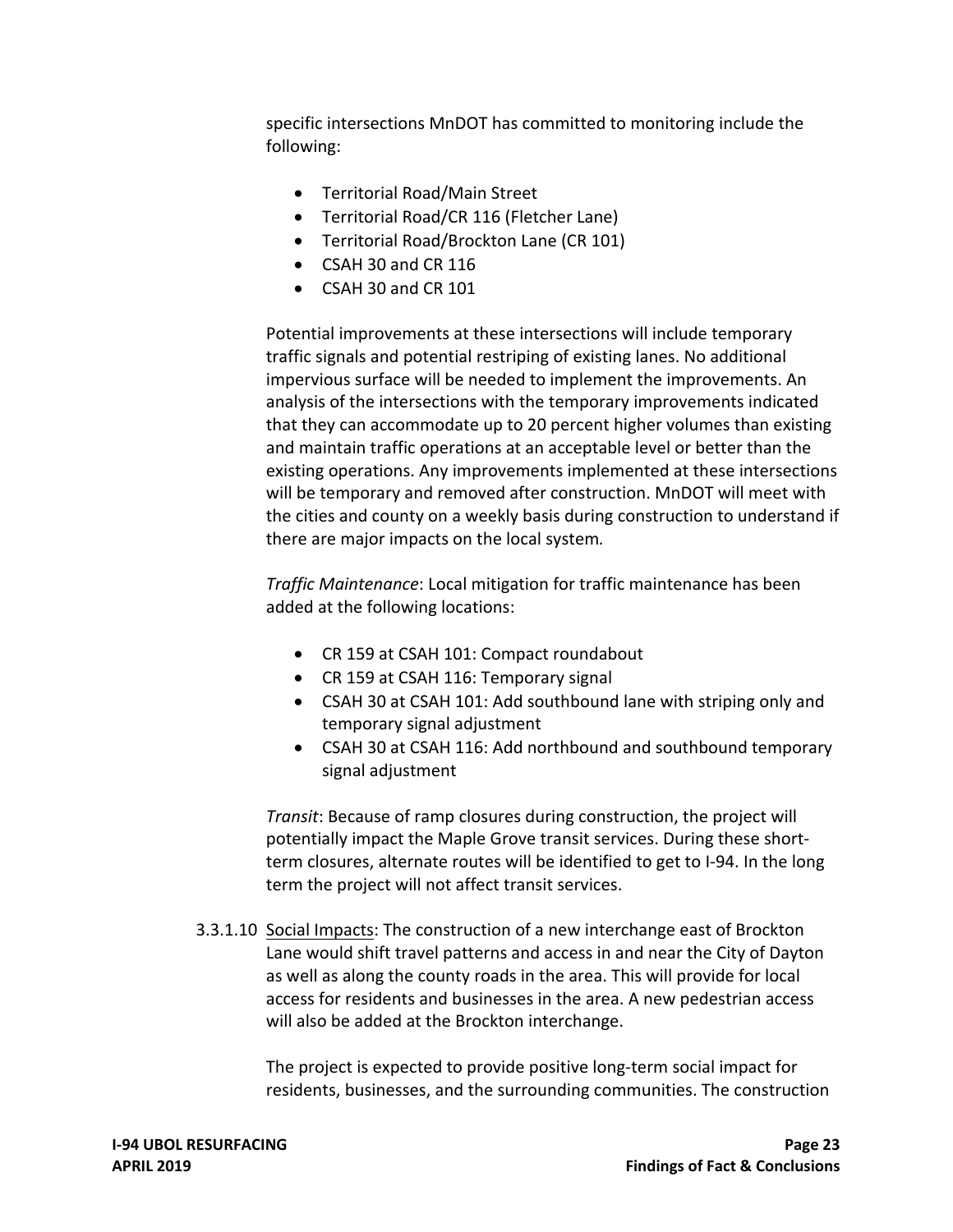of additional travel lanes will decrease commute times and increase mobility on I‐94 between TH 610 and TH 101. The construction of the Brockton interchange will improve access to I‐94 and to surrounding businesses and industrial areas in Dayton.

- [3.3.1.11](https://3.3.1.11) Considerations Related to Pedestrians and Bicyclists: The project will briefly interrupt pedestrian and bicycle flow on trails receiving ADA improvements during construction of those improvements. No long‐term impacts are expected.
- [3.3.1.12](https://3.3.1.12) Environmental Justice: An environmental justice study was completed as part of the EA/EAW. Readily identifiable minority and low‐income populations are affected by the project. However, the adverse effects of the project will not be predominately borne by the identified minority or low‐income population, nor will they be appreciably more severe or greater in magnitude than the adverse effect that will be suffered by the non‐minority or non‐low‐income population. Therefore, the proposed action will not have disproportionality high or adverse human health or environmental effects on any minority population or low‐income population.
- [3.3.1.13](https://3.3.1.13) Economics: This section describes the potential effects of the project on economic activity, including potential impacts to local businesses resulting from changes in roadway access and the effect of the project on economic development within the project cities.

 The proposed project will increase mobility and provide local access to I‐94 that will continue to support economic growth and development. The proposed new interchange east of Brockton Lane will also provide the infrastructure needed to support the growth and development plans of the City of Dayton. The addition of the new interchange east of Brockton Lane will also reduce additional system‐wide vehicle miles of travel, vehicle hours of travel, energy use, and vehicle emissions, thus improving the economics of the region.

[3.3.1.14](https://3.3.1.14) Right of Way and Relocations: Both temporary and permanent right of way acquisition will be required to construct the project. All right of way acquisition will be done in accordance with the Uniform Relocation and Real Property Acquisition Act of 1970, as amended by the Surface Transportation Uniform Relocation Assistance Act of 1987 and 49 CFR, Part 24, and effective April 1989. MnDOT is responsible for all right of way acquisition related to the proposed roadway improvements related to the I‐94 improvements. The City of Dayton is responsible for all right of way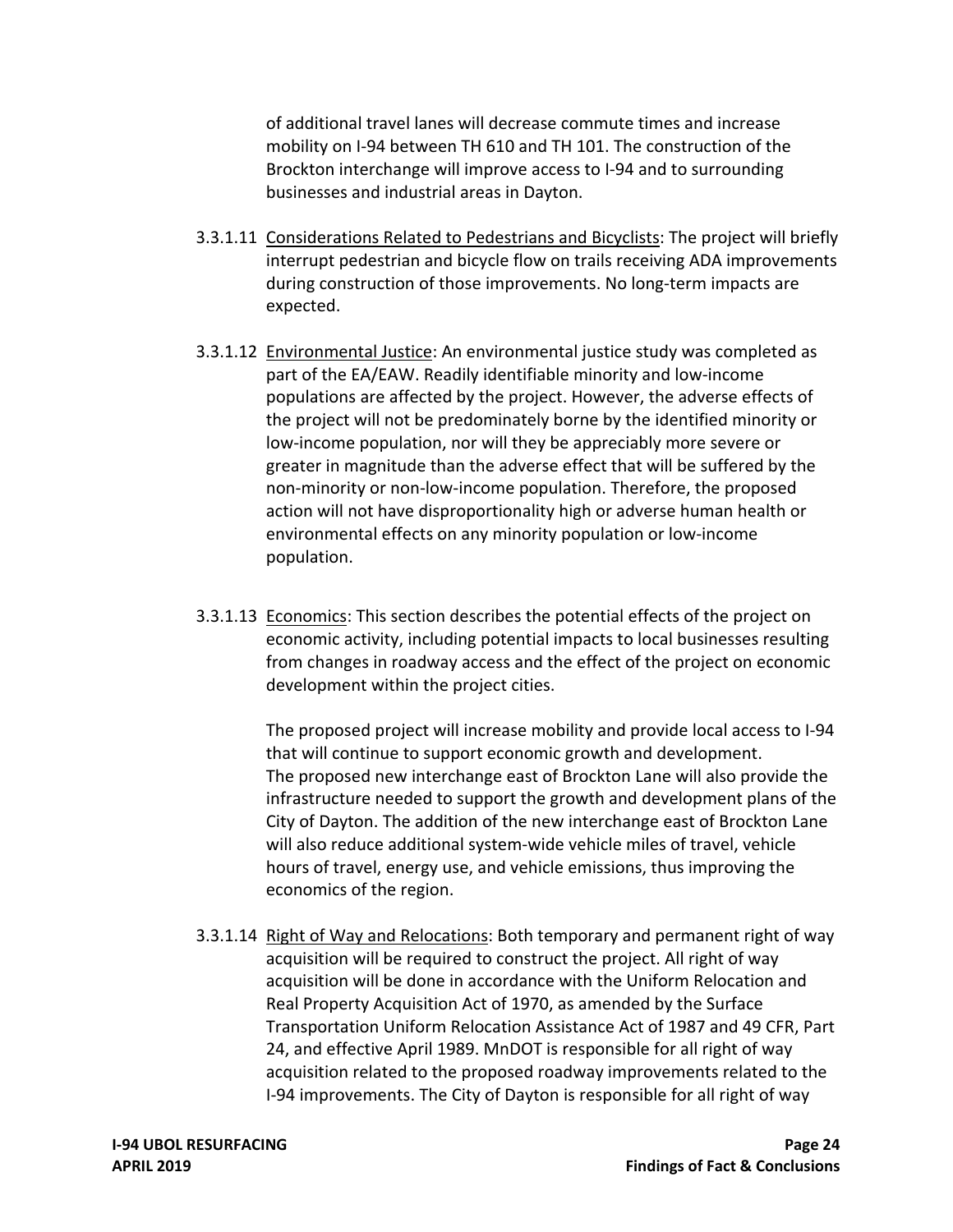acquisition related to the proposed Brockton interchange. The current right of way acquisition needs of the project are summarized in **Section 3.2.8**.

 One home exists within property intended for the Brockton interchange, located south of the I‐94 and proposed Dayton Parkway intersection. The home is located on property currently owned by the City of Dayton. The vacate the building within a 60‐day notice. Relocation will be in conformance with the Uniform Relocation Act. home is rented, and the city has an agreement that the tenants must

- [3.3.1.15](https://3.3.1.15) Noise and Vibration: A traffic noise study was completed for the project and four barriers were found to meet MnDOT's cost effectiveness reasonableness threshold and noise reduction design goal. The results to date are summarized in **Section 3.2.3**.
- [3.3.1.16](https://3.3.1.16) Section 4(f) Parks, Recreation Areas, Wildlife and Waterfowl Refuges, and Historic Sites: The project proposes to make minor ADA improvements to existing pedestrian pathways located on the Weaver Lake Road, 93rd Avenue, Maple Grove Parkway, and TH 101 overpasses to I‐94.

 Each resource described above had been issued a Limited Use Permit (LUP) by MnDOT for construction, maintenance, and operation of the trail within MnDOT right of way. The LUPs are subject to cancellation by MnDOT for any other highway or transportation purpose, with short‐term (60, 90 days) notice. Based upon this language, it has been determined that the portions of the trails covered by the LUPs do not constitute a long‐term public interest. Therefore, portions of the trail covered by these LUPs are not Section 4(f) resources and not subject to Section 4(f) protections.

[3.3.1.17](https://3.3.1.17) Section 6(f) – Land and Water Conservation Act: The project area was reviewed for properties subject to Section 6(f) requirements. Medicine Lake Regional Trail Corridor was identified as a property subject to these requirements. Medicine Lake Regional Trail is owned by Three Rivers Park District.

> The project will not result in acquisition of, or physical alteration to, the Medicine Lake Regional Trail Corridor. Temporary impacts may occur to the section of the trail that passes under I‐94 within MnDOT right of way. These impacts consist of limited trail closure for the safety of trail users while unbonded overlay work is occurring on I‐94. Temporary closures are expected to last less than six months. Coordination with the DNR occurred and documented the location and duration of temporary impacts.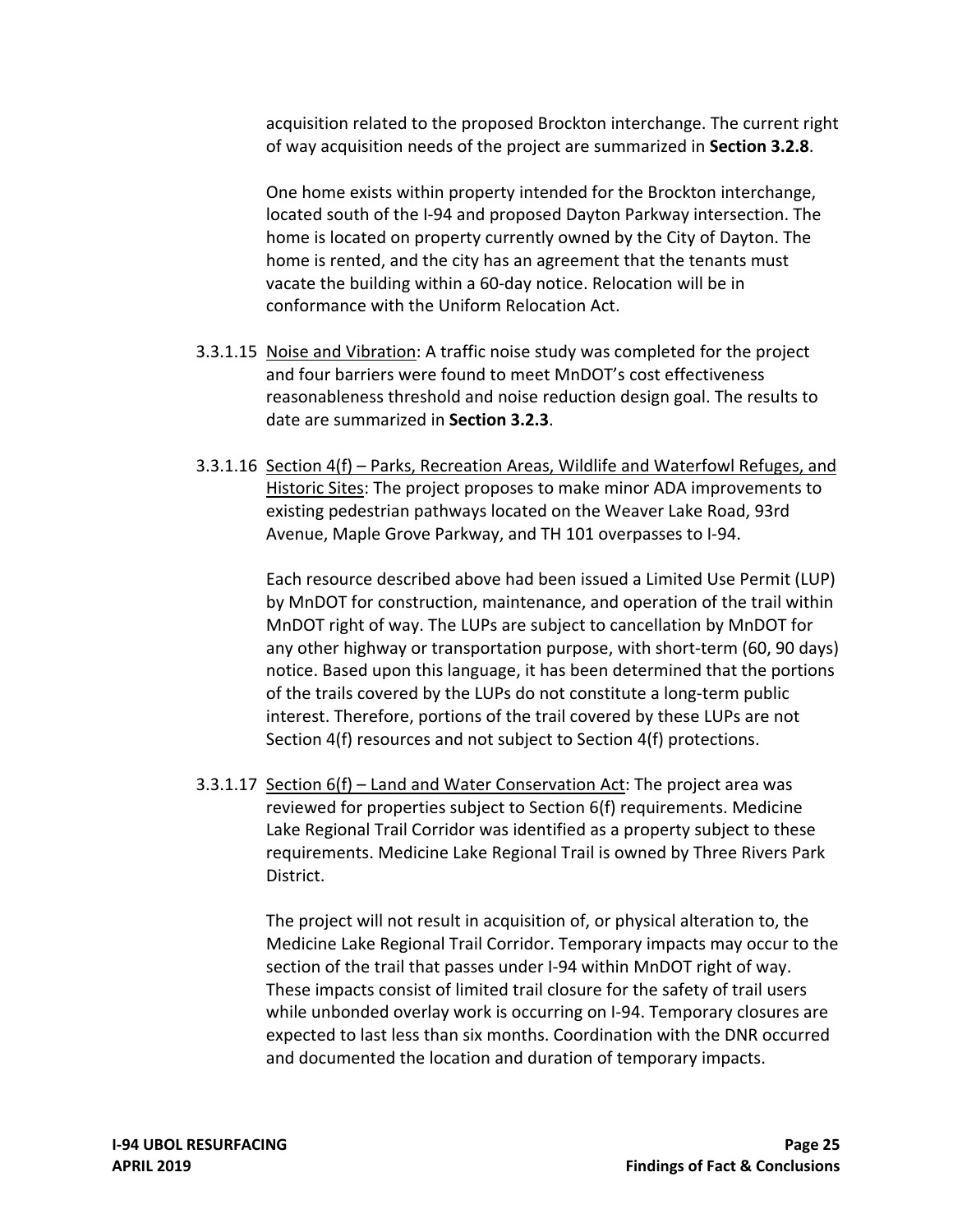[3.3.1.18](https://3.3.1.18) Section 7 – Endangered Species Act: MnDOT's Office of Environmental Stewardship (OES) reviewed the project area for federally listed species. There were four species identified within Hennepin County: the northern long‐eared bat, Higgins eye pearlymussel (*Lampsilis higginsii*), snuffbox (*Epioblasma triquetra*), and rusty‐patched bumble bee (*Bombus affinis*).

> Staff from OES determined that the project "may affect but is not likely to adversely affect" the northern long‐eared bat. OES staff noted that the project will occur within the northern long-eared bat's range, but there are no documented maternity roosts and/or hibernacula within the project area. Tree removal will occur during the winter during the bat's inactive season and the loss of habitat will be spread along a long linear corridor that is already subject to disturbance. OES staff shared its determination with representatives from the USFWS and they concurred.

> Staff from OES determined that the project will have "no effect" on the Higgins eye pearlymussel snuffbox, and rusty‐patched bumble bee as no documented occurrences of these species exist within the project area and no suitable habitat will be impacted by the project.

 OES staff did recommend that the project should include minimization measures to prevent effects to the bat.

- The project must perform winter tree removal (November 1 to March 31) to avoid possible impacts to the species during the bat's active season.
- Disturbed areas must be revegetated using native seed mixes per DNR, MnDOT, and USFWS guidance.
- The project must utilize bio-netting or natural netting for erosion control (if erosion control blanket is used), which will reduce the risk of bat or other wildlife entrapment.

 MnDOT has agreed to these requests for construction and these measures will be noted in construction documents and requests for proposals for construction.

[3.3.1.19](https://3.3.1.19) Section 404 - Clean Water Act: Several water resources were identified within or near the project area, including 22 wetlands, 10 stormwater ponds, two tributaries, two lakes, and numerous wet ditches. Impacts to these waters, and planned mitigation, total 20.68 acres and are summarized in **Section 3.3.1.3**.

> MnDOT's portion of the project (I‐94) and the City of Dayton's portion (Brockton interchange) will be permitted separately through the USACE.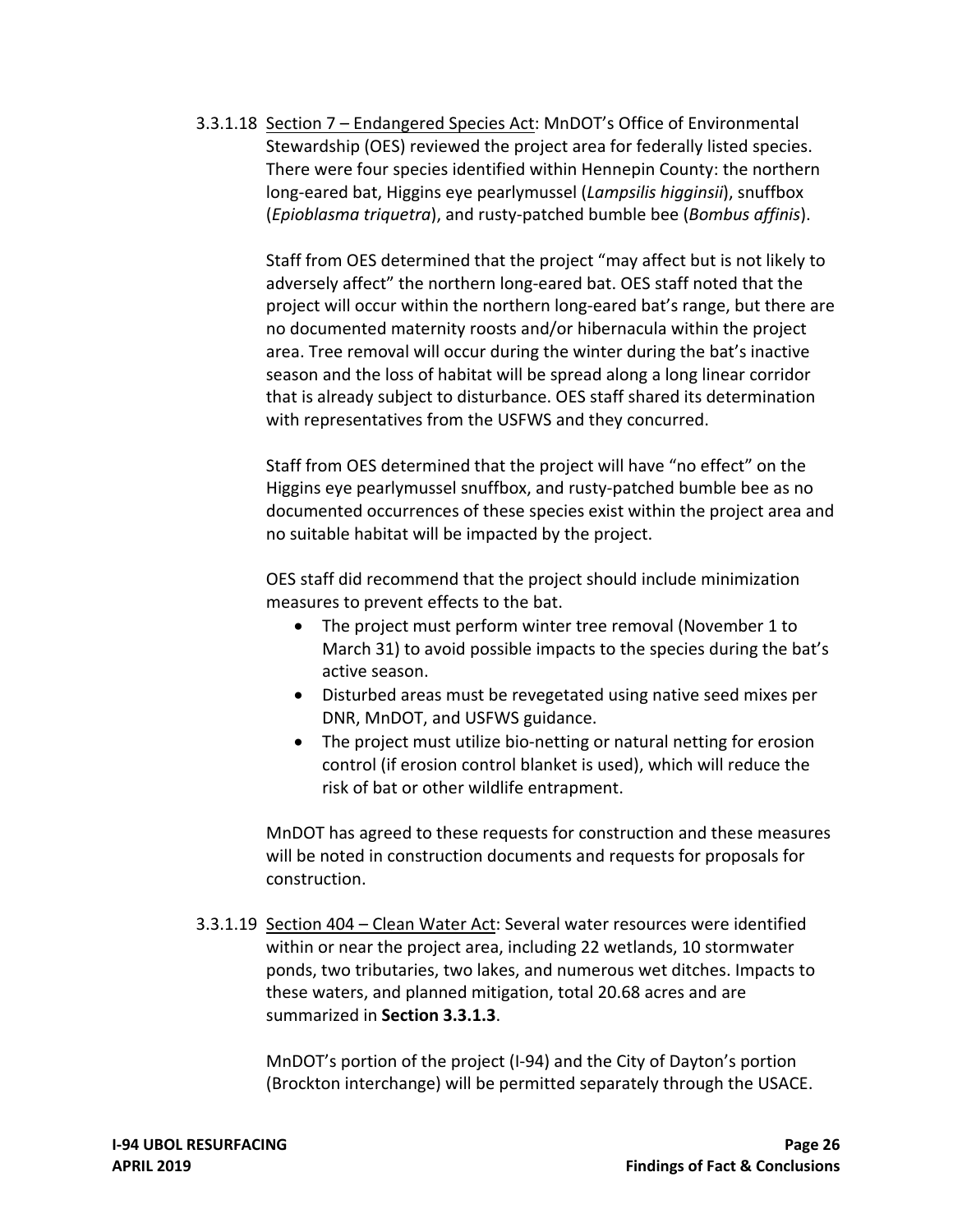Both projects are expected to qualify for a Transportation Regional General Permit.

[3.3.1.20](https://3.3.1.20) Section 401 – Clean Water Act: Any waters that are determined to be under the jurisdiction of the USACE will also require Section 401 Water Quality Certification. As described in **Section 3.3.1.3** above, this will involve approximately 28.9 acres of USACE‐regulated aquatic resources.

> The MPCA has provided 401 certifications for projects and activities that qualify for authorization under the Transportation Regional General Permit. MPCA has waived 401 Certification for projects authorized under a Letter or Permission (LOP). Both the MnDOT portion of the project (I‐94) and City of Dayton portion of the project (Brockton interchange) are expected to qualify for a Transportation Regional General Permit. An antidegradation plan will be completed if necessary.

[3.3.1.21](https://3.3.1.21) Indirect Effects: The proposed project is consistent with long-term plans for MnDOT, Hennepin County, and the cities of Maple Grove, Dayton, and Rogers.

> Environmental effects would likely occur in both the No Build alternative and Preferred alternative. However, the added lanes and new interchange may increase the attractiveness of the city of Dayton to business, leading to a shortened build‐out timeframe. For future actions, there would be regulations and permits that would have to be followed and obtained as that development occurs, minimizing the cumulative impacts associated with the project.

- 3.3.2 Summary finding with respect to these criteria: MnDOT finds that the Project, as it is proposed, does not have the potential for significant environmental effects based on the type, extent, and reversibility of impacts to the resources evaluated in the EA/EAW and in the Findings summary above. Project impacts will be mitigated as described in the EA/EAW and in the Findings above.
- 3.3.3 Cumulative Potential Effects of Related or Reasonably Foreseeable Future Projects

 As discussed in Item 19 of the EA/EAW, the cumulative potential effects have been considered and the proposed project has minimal potential for cumulative impacts to the resources directly or indirectly affected by the project. Given the laws, rules, and regulations in place as well as local regulatory requirements and comprehensive planning and zoning laws, substantive adverse cumulative impacts to resources as not anticipated.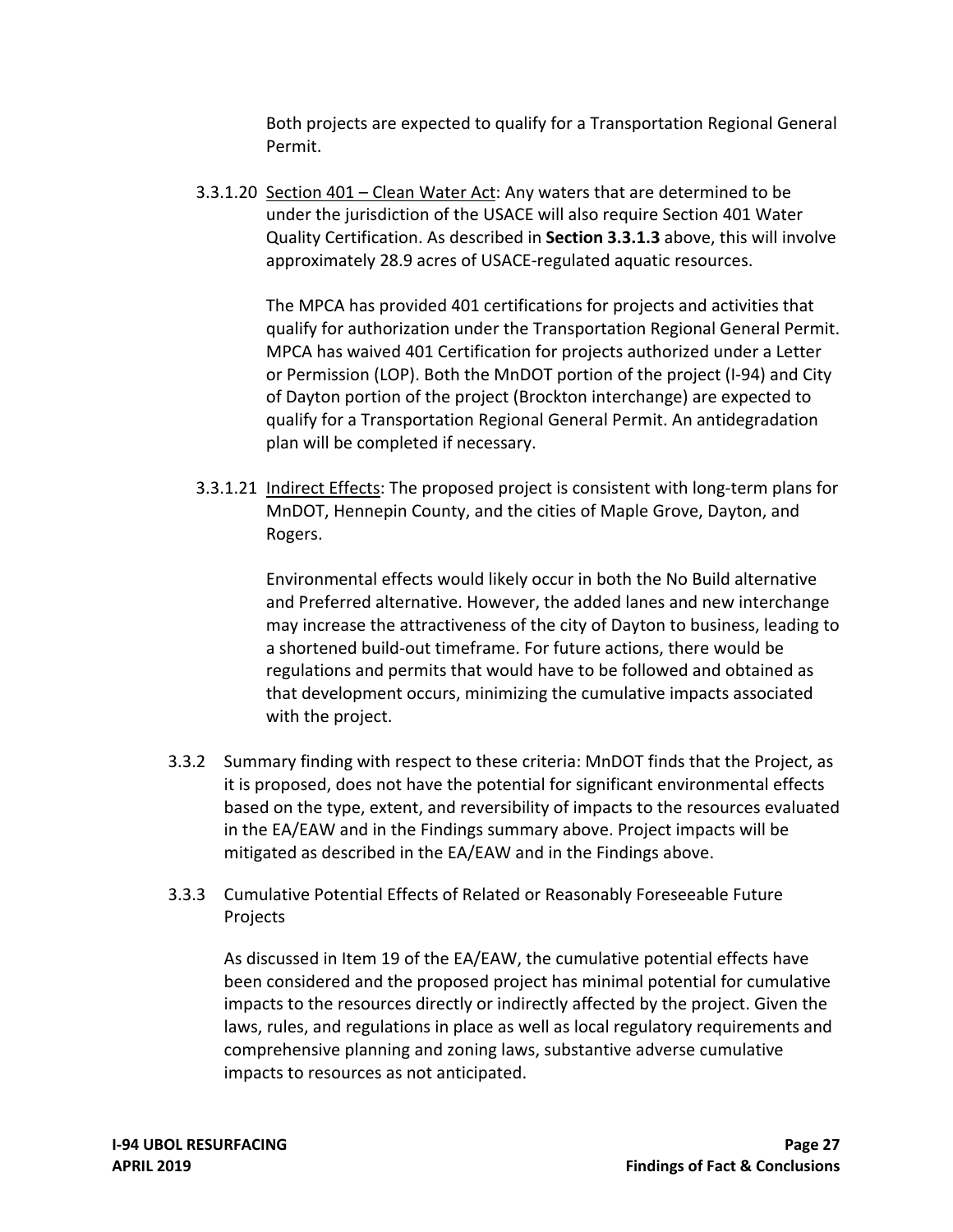- 3.3.4 Extent to Which the Environmental Effects are Subject to Mitigation by Ongoing Public Regulatory Authority
	- 3.3.4.1 The mitigation of environmental impacts will be designed and implemented in coordination with regulatory agencies (including the coordination and approvals described in **Section 3.3.1** above) and will be subject to the plan approval and permitting processes. Permits and approvals that have been obtained or may be required prior to project construction include those listed in **Table 4**.
	- 3.3.4.2 The permits listed in **Table 4** include general and specific requirements for mitigation of environmental effects of the project. Therefore, MnDOT finds that the environmental effects of the project are subject to mitigation by ongoing regulatory authority.

| <b>Unit of Government</b>                             | <b>Type of Application/Permit</b>                        | <b>Status</b>                |  |  |  |
|-------------------------------------------------------|----------------------------------------------------------|------------------------------|--|--|--|
| <b>Federal</b>                                        |                                                          |                              |  |  |  |
| Federal Highway<br>Administration                     | <b>Environmental Assessment</b><br>Approval              | Complete                     |  |  |  |
| Federal Highway<br>Administration                     | <b>EIS Need Decision</b>                                 | Pending                      |  |  |  |
| Federal Highway<br>Administration                     | Section 4(f) determination                               | Complete                     |  |  |  |
| Federal Highway<br>Administration                     | Section 106 determination                                | Complete                     |  |  |  |
| U.S. Army Corps of Engineers                          | Section 404 Permit - Regional<br><b>General Permit</b>   | Pending                      |  |  |  |
| U.S. Fish and Wildlife Service                        | <b>Endangered Species Act</b><br>Section 7 Determination | <b>Consultation Complete</b> |  |  |  |
| <b>Tribal</b>                                         |                                                          |                              |  |  |  |
| <b>Tribal Historic Preservation</b><br>Officer (THPO) | Section 106 (Historic /<br>Archeological) Consultation   | <b>Consultation Complete</b> |  |  |  |
| <b>State</b>                                          |                                                          |                              |  |  |  |
| MnDOT                                                 | <b>Environmental Assessment</b><br>Approval              | Complete                     |  |  |  |
| <b>MnDOT</b>                                          | <b>EIS Need Decision</b>                                 | Complete                     |  |  |  |
| MnDOT                                                 | Minnesota Wetland<br><b>Conservation Act</b>             | Pending                      |  |  |  |
| Minnesota Department of<br><b>Natural Resources</b>   | <b>State Endangered Species</b><br>Review                | <b>Consultation Complete</b> |  |  |  |
| Minnesota Department of<br><b>Natural Resources</b>   | <b>Public Waters Work Permit</b>                         | Pending                      |  |  |  |

 **Table 4– Agency Approvals and Permits**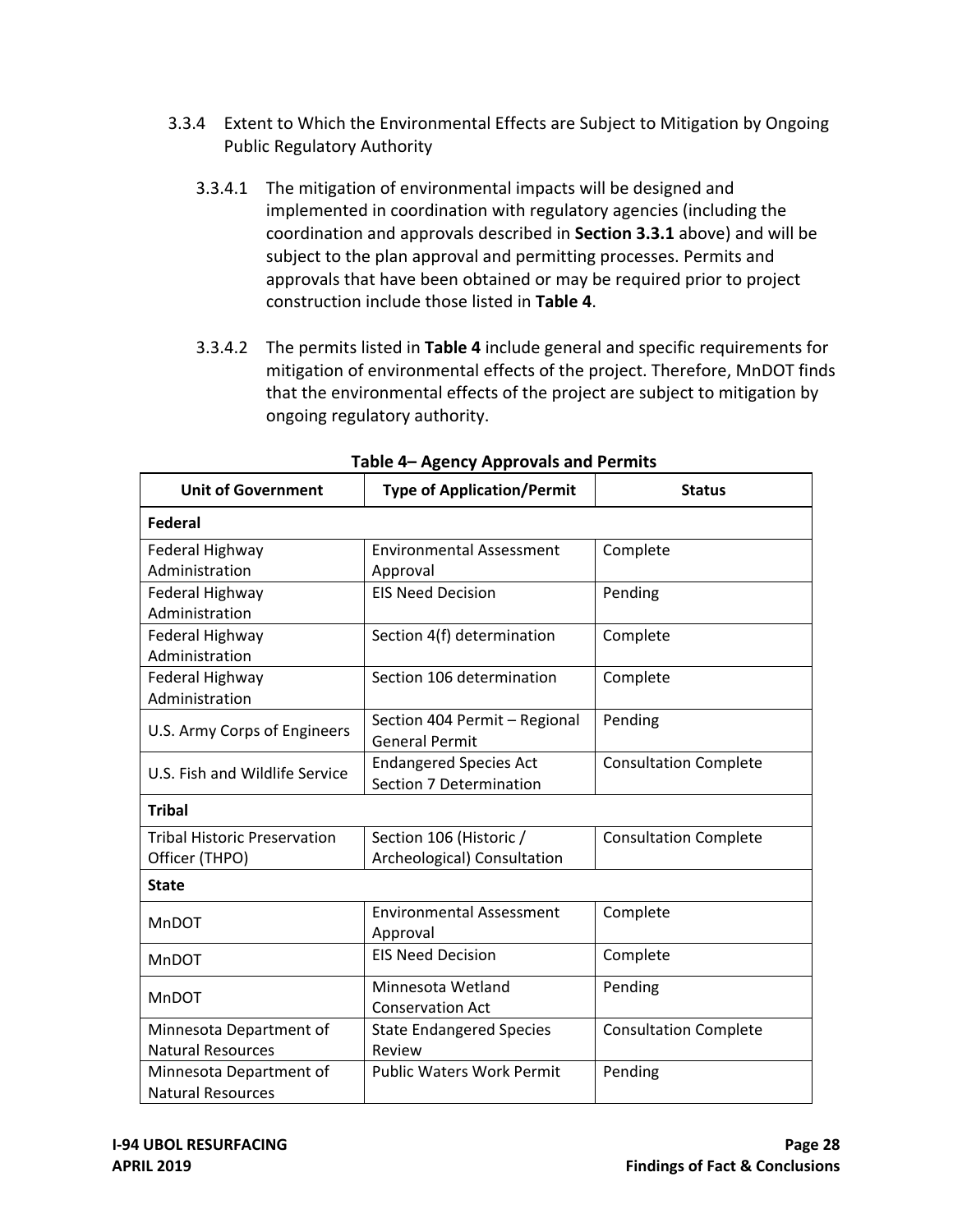| <b>Unit of Government</b>          | <b>Type of Application/Permit</b>  | <b>Status</b>                |
|------------------------------------|------------------------------------|------------------------------|
| Minnesota Department of            | <b>Water Appropriations Permit</b> | To be obtained by            |
| <b>Natural Resources</b>           |                                    | contractor, if necessary     |
| Minnesota Department of            | License to Cross Public Lands      | To be obtained by            |
| <b>Natural Resources</b>           | and Waters                         | contractor, if necessary     |
| Minnesota Pollution Control        | Section 401 Certification          | Pending, to be received via  |
| Agency                             |                                    | Section 404 permit           |
| <b>Minnesota Pollution Control</b> | National Pollutant Discharge       | Pending                      |
| Agency                             | <b>Elimination System Permit</b>   |                              |
| Minnesota State Historic           | Section 106 (Historic /            | <b>Consultation Complete</b> |
| <b>Preservation Officer</b>        | Archeological) Consultation        |                              |
| (MnSHPO)                           |                                    |                              |
| Local                              |                                    |                              |
| City of Maple Grove                | <b>Municipal Consent</b>           | Received                     |
| City of Dayton                     | <b>Municipal Consent</b>           | Received                     |
| City of Rogers                     | <b>Municipal Consent</b>           | Received                     |
| City of Dayton                     | <b>Wetland Conservation Act</b>    | Pending                      |
|                                    | (Brockton Interchange)             |                              |
| <b>Elm Creek Watershed</b>         | Watershed Review (I-94             | Received                     |
| <b>Management Commission</b>       | Resurfacing)                       |                              |
| <b>Elm Creek Watershed</b>         | <b>Watershed Review (Brockton</b>  | Pending                      |
| <b>Management Commission</b>       | Interchange)                       |                              |
| County of Hennepin                 | Project Approval                   | Pending                      |
| <b>Private</b>                     |                                    |                              |
| <b>BNSF</b>                        | Railroad Agreement                 | To be obtained               |

- 3.3.5 Extent to Which Environmental Effects can be Anticipated and Controlled as a Result of Other Environmental Studies
	- 3.3.5.1 MnDOT has extensive experience in roadway construction. Many similar projects have been designed and constructed throughout the area encompassed by this governmental agency. All design and construction staff are very familiar with the project area.
	- 3.3.5.2 No problems are anticipated which the MnDOT staff have not encountered and successfully solved many times in similar projects in or near the project area. MnDOT finds that the environmental effects of the project can be anticipated and controlled as a result of the assessment of potential issues during the environmental review process and MnDOT's experience in addressing similar issues on previous projects.